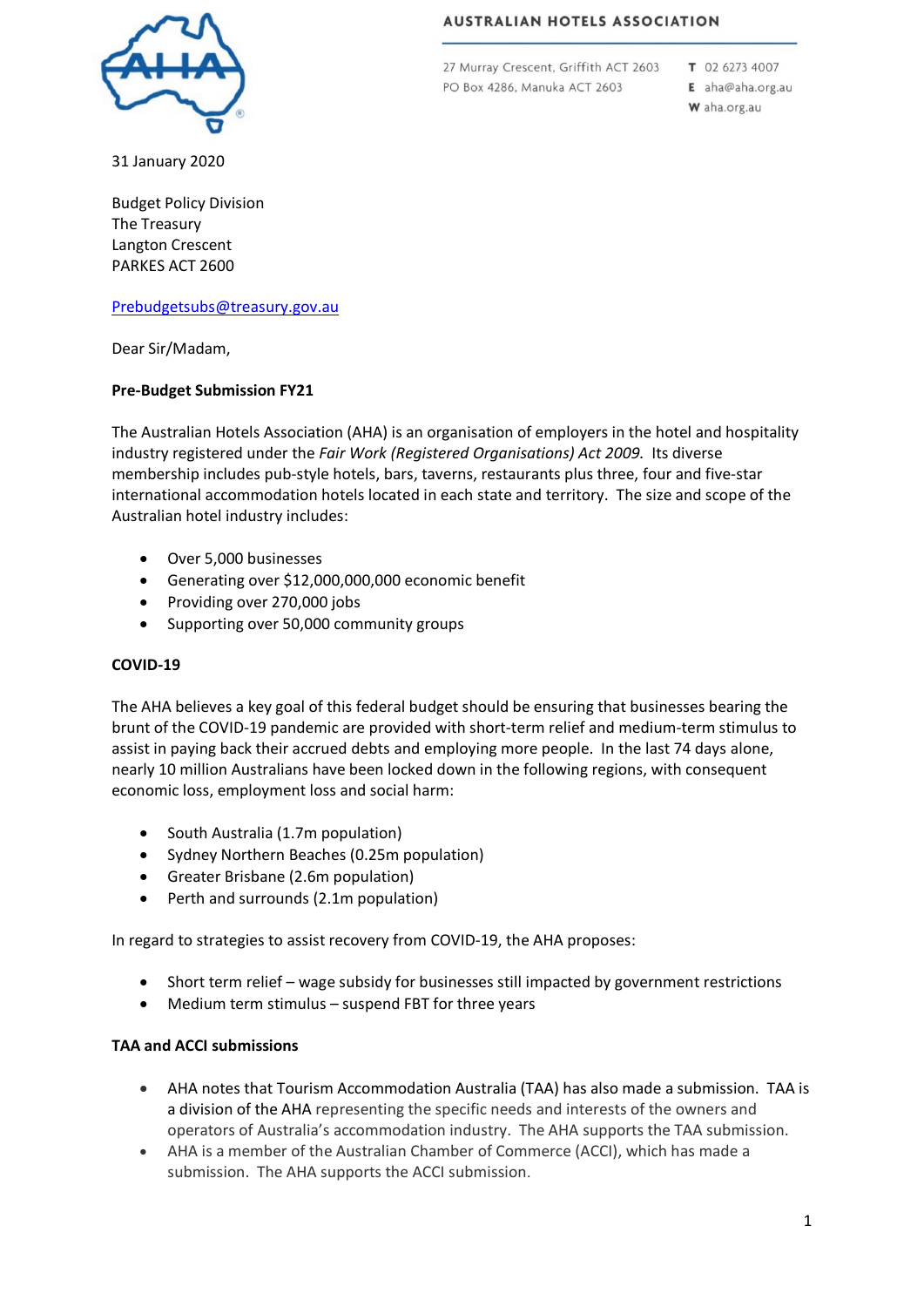# **1 SOUTH AUSTRALIA CASE STUDY**

Set out below is an extract from a report prepared by the South Australian Centre for Economic Studies, University of Adelaide (**attached**). The report examines the heavily adverse impact of the lockdown of South Australia on 18 November 2020.

*"The broad characteristics of AHA members and employment in the SA hotel industry are:*

- *15,750 employed in the 280 metropolitan venues*
- *10,500 employed in the 351 non-metropolitan venues*

*For the initial lockdown period:*

- *employment is estimated to have dropped by some 79 per cent or 20,000 per day between Thursday 19 November and Wednesday 25 November. This was equivalent to 2.4 per cent of South Australia's employment prior to the lockdown;*
- *all types of workers were affected. Around 30 per cent of hotels responding to the survey reported over 80 per cent of permanent employees were put off and over half of their casual employees, which comprise some 61 per cent of total employment in South Australian hotels, lost employment; and*
- *some \$7 million to \$10 million of food, alcohol etc was wasted by having to be disposed of quickly. 40 per cent of survey respondents reported that with more notice they could have reduced this waste by between 76 per cent and 100 per cent.*

*Despite the lockdown being later reduced to three days, … other severe restrictions remained in place. The resulting cancellations or disruptions to planned functions; limited dining and drinking capacity; and heightened uncertainty about what new restrictions could be quickly imposed without consultation with industry sharply reduced business activity, turnover, purchases and employment in the following weeks through to 31 December:*

- *employment is estimated to have, on average, been 12,500 lower per day through the period 26 November to 31 December than would have otherwise been the case if the new COVID-19 restrictions had not been in place;*
- *turnover is estimated to have been lower by some \$100 million, or between a quarter and a third, in the five weeks to 31 December;*
- *spending on food and produce is estimated to have been lower by between \$21 million and \$30 million.*
- *42.7 per cent of respondents to the survey reported a reduction of purchases of between \$10,000 and \$50,000;*
- *spending on services that would have otherwise been provided by subcontractors or tradespeople is estimated to be down by between \$11 million and \$15 million;*
- *total accommodation revenue lost for the 30 days following the lockdown is estimated at between \$4.7 and \$15.5 million."*

The case study above is demonstrative of the economic and social harm caused to employers and workers as a direct result of hotels being locked down to save Australian lives. It is not unreasonable that the hospitality and accommodation industries seek relief and stimulus to assist in their recovery.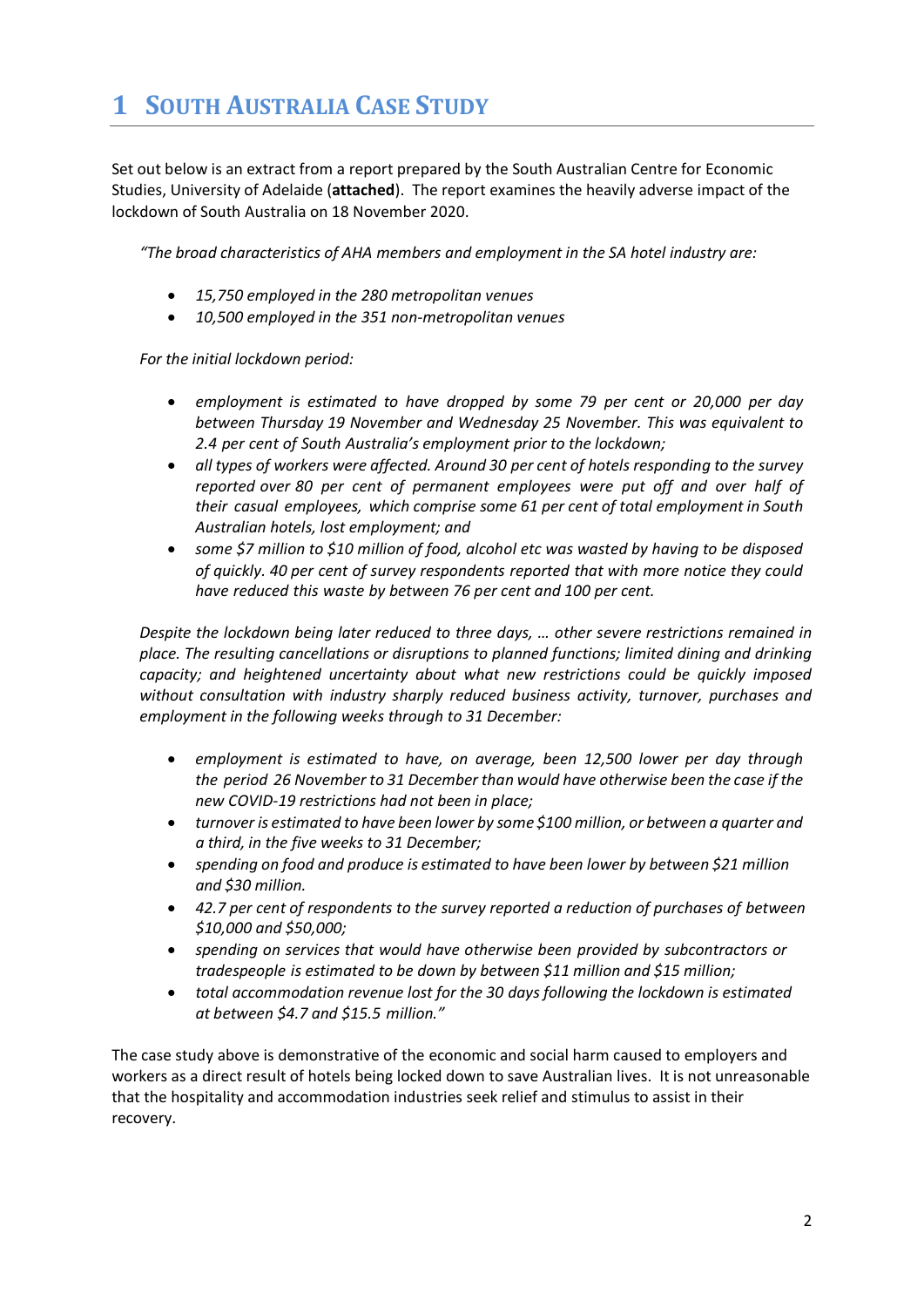# **2 WAGE SUBSIDY (SHORT TERM RELIEF)**

The AHA supports the Pre-Budget Submission of the Australian Chamber of Commerce as it relates to support for businesses still affected by government-imposed trading restrictions arising from the COVID-19 pandemic.

The essence of the ACCI submission is repeated below. It proposes that the best support for business post March 2021 is:

- certainty in the way State & Territory governments respond to COVID cases in accordance with the national framework;
- a clear path to reopening international travel that appropriately manages the health risk, and
- effective roll out of vaccine and as a consequence easing of restrictions.

Any financial support beyond March 2021 should be targeted to those businesses:

- that were successful economic contributors and job generators prior to COVID;
- that as a result of government restrictions and through no fault of their own are still being significantly impacted, and
- which would be of high value to the economic opportunities that arise as Australia and the world come out of the crisis - in other words we are preserving future jobs.

The AHA supports the ACCI submission that a new program operate from 1 April 2021 to support businesses that are still highly impacted by restrictions imposed by Government with the policy objective of preserving future jobs and skills. It is proposed that the following conditions would apply:

- The wage subsidy support would operate via payroll but in addition to a reduction in turnover, the business confirms they operate within a business that is still highly impacted by restrictions imposed by Government to manage COVID19
- Two turnover thresholds, one at a one third reduction in turnover and one at a two thirds reduction compared to either the same quarter in 2019 or 2020
- Needs to continue for as long as restrictions are in place and these businesses are still experiencing this level of revenue impact
- IR flexibilities retained
- Eligibility tested quarterly
- The subsidy would be \$450 per week per Tier 1 eligible employee for business one third down and \$700 per week for businesses two thirds down (employees less than 20 hours per week would be proportionately less)
- Eligible staff are those employed on or before 1 January 2021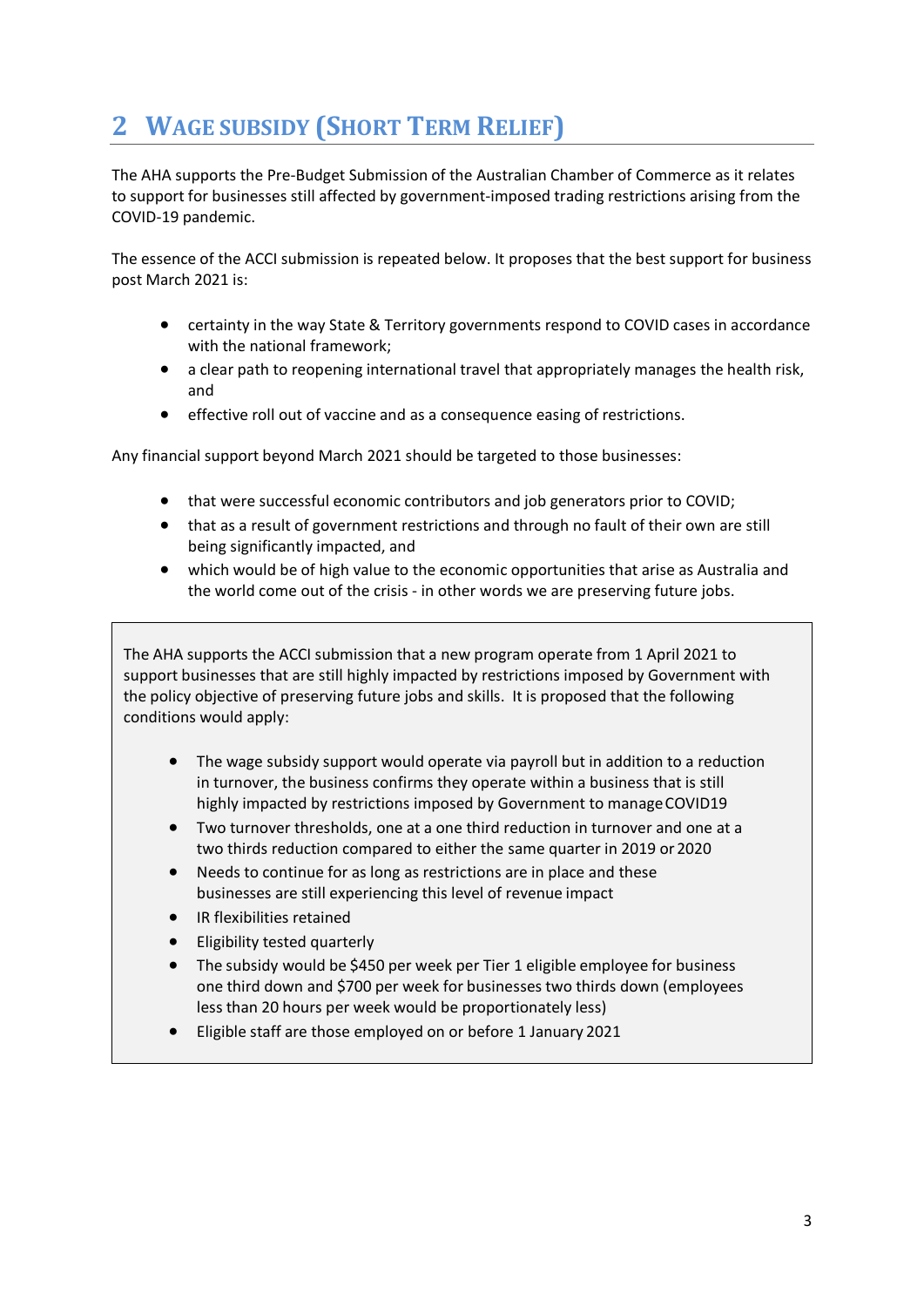# **3 FRINGE BENEFIT TAX (MEDIUM TERM STIMULUS)**

#### **Recommendation**

The AHA recommends the Government enable taxpayers who carry on a business, for the next three years:

- Be allowed to claim a tax deduction and GST inputs on accommodation, meal entertainment and beverages (excluding alcohol)
- Together with allowing a credit for the related GST and not requiring any FBT for the business owner or their employees.

#### **Rationale**

The hospitality industry has been particularly affected by the restrictions implemented due to COVID-19. The Federal Government has provided significant assistance to business such as the Cash Boost Scheme and JobKeeper – and we thank the Government for all its efforts and leadership.

However, accommodation occupancy and hospitality revenue for many regions such as Sydney CBD, Melbourne CBD and Far North Queensland are still down by more than 50%. There is continued uncertainty regarding domestic travel, bans on international travel, and a slow move back to work in many office precincts.

Those businesses that are now trading back at near or above normal levels have accrued significant debt due to government-imposed lockdowns and trading restrictions. Debts that accrued for example include deferred interest and rent payments plus a range of other charges such as electricity, taxes and rates.

#### **EY modelling summary**

Suspending FBT on meals and accommodation will provide a much-needed medium term stimulus creating instant jobs. Economic modelling conducted by EY (draft report **attached**) shows that suspending FBT would have the following positive impacts per annum over three years:

- Impact on GDP ranging from \$239m to \$500m
- Impact on employment FTE ranging from 1,703 to 2,474
- GDP per dollar of cost to government ranging from \$1.89 to \$3.81

The AHA notes that the GDP per dollar cost to government is similar to that enabled by the Home Builder scheme, which has delivered significant investment to the building industry

#### **Inequity**

The arguments against suspending FBT are often been based on the "equity principle". Unfortunately, the equity principle of FBT has been circumvented largely by those who it was intended to capture. Many large-scale firms provide in house benefits that would otherwise attract FBT, e.g., childcare, gymnasiums, and board room lunches. Thus, they have successfully circumvented the payment of FBT. This circumvention gives those firms with the scale to avoid FBT an unfair advantage over smaller to medium enterprises who do not have the required scale or capacity.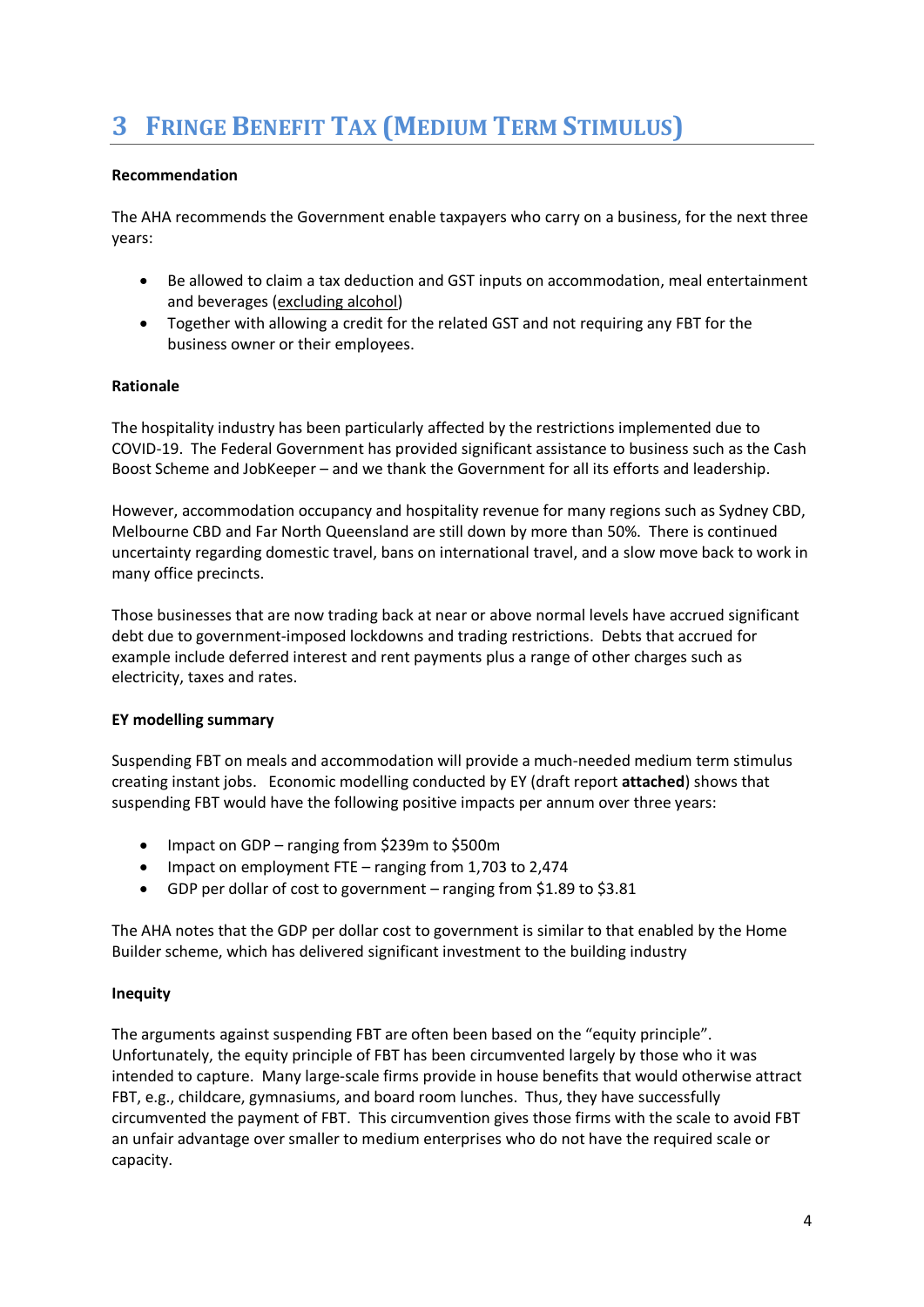#### **Two scenarios**

EY modelled two scenarios of a three-year suspension of FBT expenses for accommodation and meal expenses.

- Scenario 1: all sized businesses
- Scenario 2: small to medium enterprises only

| Summary of potential direct costs to Government by scenario |                        |            |  |  |
|-------------------------------------------------------------|------------------------|------------|--|--|
| Year                                                        | Scenario 1             | Scenario 2 |  |  |
|                                                             | (all sized businesses) | (SME only) |  |  |
| 2020/21                                                     | \$167m                 | \$113m     |  |  |
| 2021/22                                                     | \$152m                 | \$99mm     |  |  |
| 2022/23                                                     | \$154m                 | \$100      |  |  |

If the Government chose not to exempt large businesses, just exempting SME businesses would put SME businesses on the same FBT footing that larger businesses have successfully enjoyed.

#### **Economic benefit**

In 2017/18. The EY report shows that a temporary suspension of FBT in both the below options has a positive economic benefit. In FY22 and FY23, the economic returns range from 3.25x to 3.81x.

| Scenario summary potential results by financial year |         |            |            |  |
|------------------------------------------------------|---------|------------|------------|--|
|                                                      |         | Scenario 1 | Scenario 2 |  |
|                                                      | 2020/21 | \$125      | \$95       |  |
| Impact on sector output, \$m                         | 2021/22 | \$307      | \$232      |  |
|                                                      | 2022/23 | \$310      | \$235      |  |
| Impact on GDP, \$m                                   | 2020/21 | \$315      | \$239      |  |
|                                                      | 2021/22 | \$497      | \$377      |  |
|                                                      | 2022/23 | \$500      | \$379      |  |
| Impact on employment, FTE                            | 2020/21 | 2,249      | 1,703      |  |
|                                                      | 2021/22 | 2,462      | 1,865      |  |
|                                                      | 2022/23 | 2,474      | 1,874      |  |
|                                                      | 2020/21 | \$1.89     | \$2.11     |  |
| GDPperdollarof                                       | 2021/22 | \$3.26     | \$3.81     |  |
| cost to government                                   | 2022/23 | \$3.25     | \$3.79     |  |

#### **Industry need**

Due to COVID-19, the accommodation and food services sector were locked down to solve a public health crisis. The lockdown caused businesses to be unable to trade for months and saw a widespread layoff of workers. The sector has been the worst affected during the Covid-19 crisis, e.g.

- 84% of businesses reported decreased revenue, with 53% reporting revenue decreases of 50% or greater (N.B. this is the highest proportion of any industry to report revenue decreases in this range)
- 15% of businesses reported that their operations could be supported by less than a month through currently available cash at hand (N.B. once again the highest of any industry)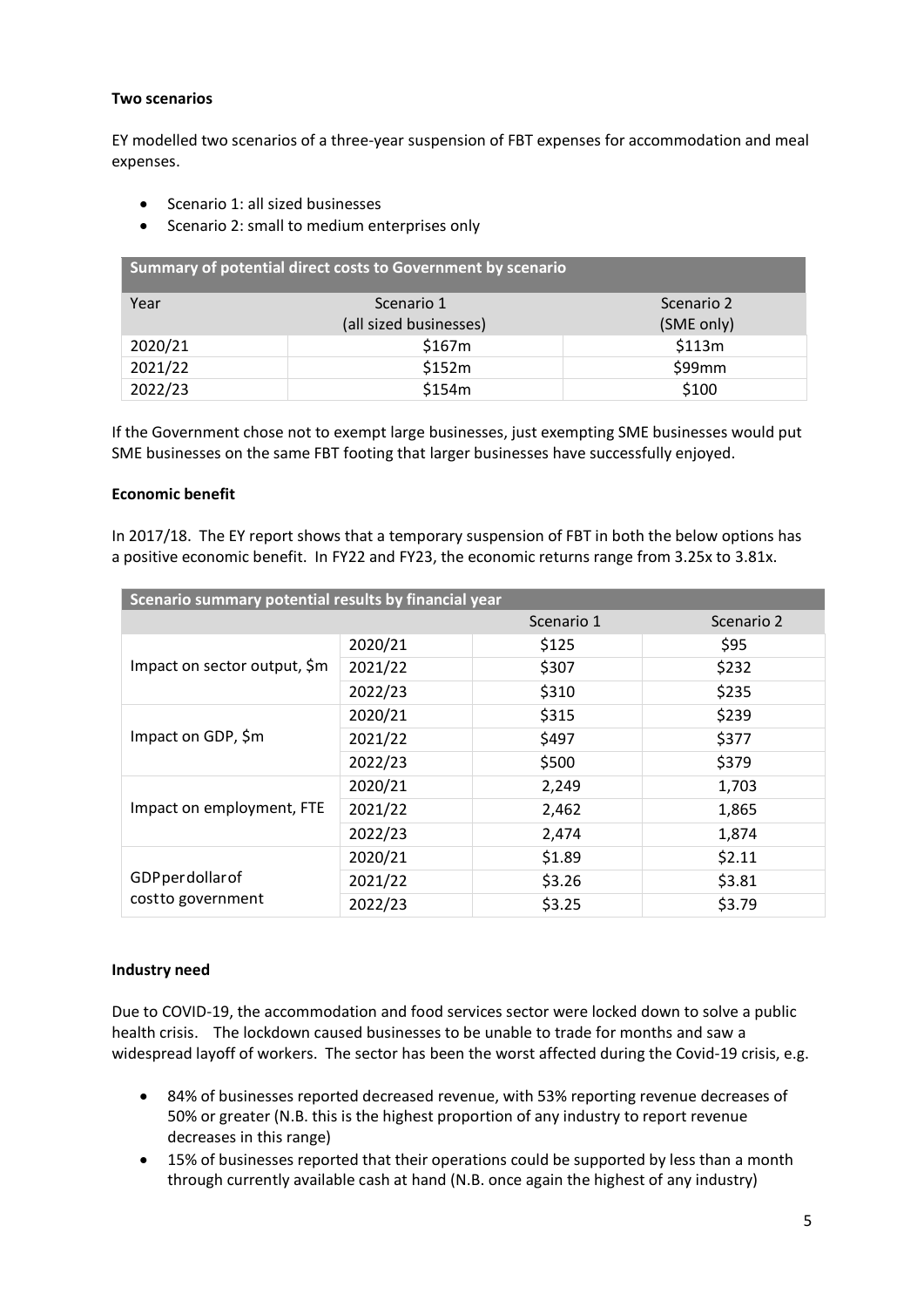Over 98,000 establishments participate in the sector, employing over 900,000 people:

- Female workforce participation is well above the national average (60% of accommodation workers and 54% of F&B workers are female - Australian average is 48%)
- High levels of employment for younger Australians (47% of workers are under the age of 25 years)
- Approximately 67% of businesses in the sector indicate that JobKeeper has influenced their employment decisions.

AHA research estimates:

- A national decline of 71% in turnover for pubs in the March to June 2020 period from last year
- A national average fall in accommodation hotel room revenue of 77% and a fall in occupancy rates of 66% (forward looking data shows occupancy rates below 50% of capacity based on current bookings over the 90-day period from 15 June to 12 September)

#### **Conclusion**

The hospitality and accommodation sectors play a vital role in providing jobs, especially to females and younger Australians. The sector was the hardest hit during the COVID-19 pandemic, and remains under government mandated ongoing restrictions. Whilst many businesses are recovering, and some businesses are doing extremely well, unfortunately many businesses are still likely to be severely financially distressed.

Suspending FBT will increase economic activity in the sector, remove inequity between businesses of different size, increase GDP, increase employment, and stimulate the wider economy – saving businesses and thousands of jobs.

The AHA recommends the Government enable taxpayers who carry on a business, for the next three years:

- Be allowed to claim a tax deduction and GST inputs on meal and beverage entertainment
- Together with allowing a credit for the related GST and not requiring any FBT for the business owner or their employees.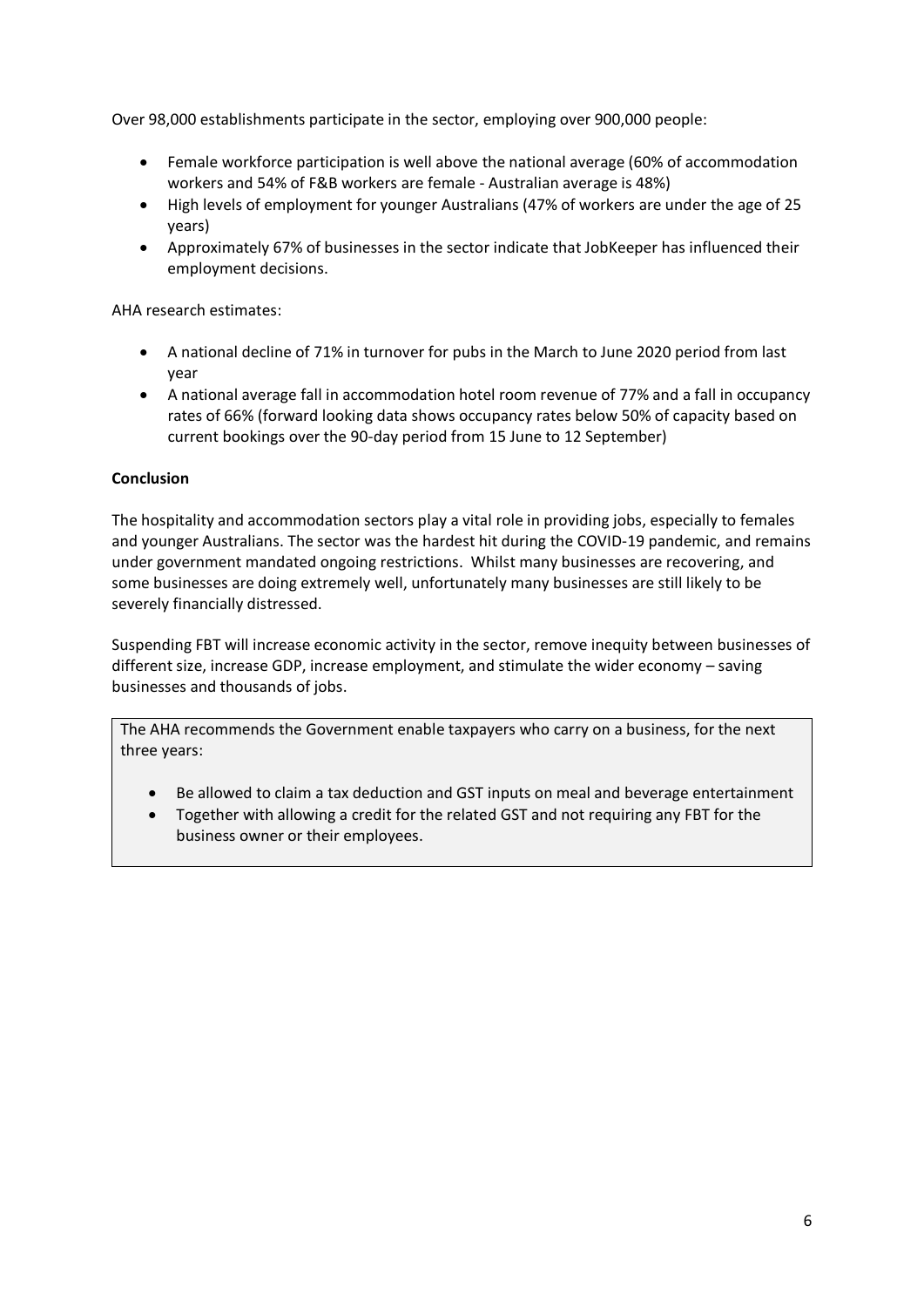# **4 ALCOHOL EXCISE**

The AHA is concerned that the six-monthly CPI increase on beer and spirits acts as a virtual payroll tax for the federal government, forcing up the cost of living, and will inevitably lead to a drop in employment and other economic activity. 1 February just gone saw the  $71<sup>st</sup>$  six monthly excise increase.

- For the last 35 years every February and August liquor excise tax increases by CPI
- It is a hidden tax

This is about Easing cost of living pressures and supporting jobs. Australians pay amongst the highest excise rates in the world.

- 42% of the retail price on a carton of beer is tax
- 57% of the retail price on a bottle of whisky or gin is tax
- Australia pays the third highest liquor taxes in the world

We must do everything possible to enable recovery through consumer activity.

- The freeze would also support local craft brewers and distillers, many of whom are located in regional and remote locations.
- Those with cellar door operations often play a key role in the tourism industry in those regional destinations, and
- All have been severely impacted by the COVID-19 social distancing measures.

The cost to the federal budget would be about \$77 million. Current rates of excise are:

- Keg (full strength) \$36.14 per litre of alcohol
- Packaged \$51.31 per litre of alcohol
- Whiskey or gin \$86.90 per litre of alcohol

The AHA advocates a moratorium on CPI increases for all excise rates for beer and bottled spirits.

**STEPHEN FERGUSON NATIONAL CEO**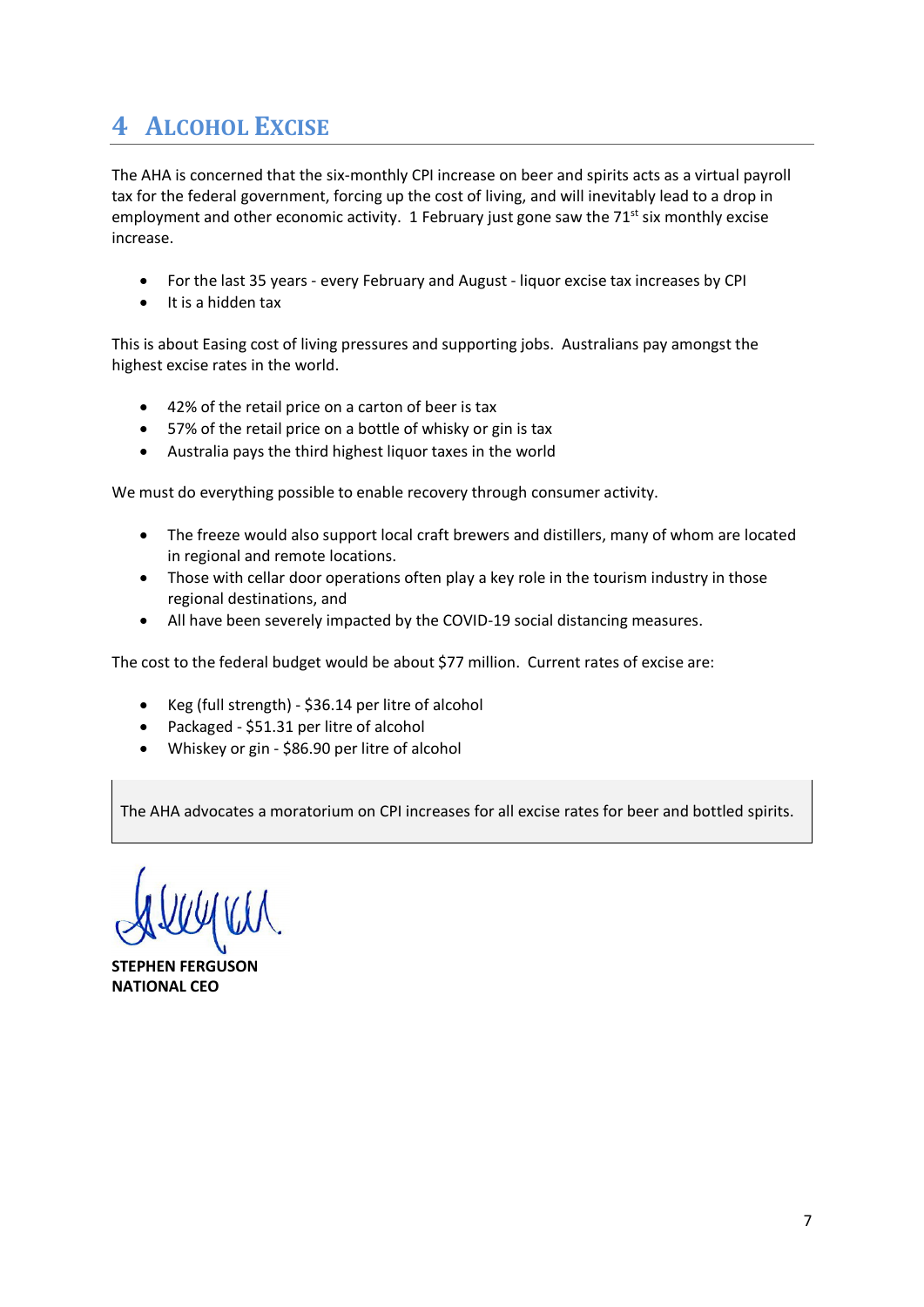

### **GOVERNMENT SUPPORT FOR BUSINESS BEYOND MARCH 2021**

### **ACCI Proposal relating to support for businesses highly impacted by Government restrictions**

### *Principles that underpin policy proposal*

The proposed scheme which should be implemented post March 2021 is put forward in the context of two overriding principles which are as follows:

- 1. The best support for business post March 2021 is that there is:
	- certainty in the way state and territory governments respond to COVID cases in accordance with the national framework;
	- a clear path to reopening international travel that appropriately manages the health risk, and
	- effective roll out of vaccine and as a consequence easing of restrictions.
- 2. Any financial support beyond March 2021 is targeted to those businesses:
	- that were successful economic contributors and job generators prior to COVID;
	- that as a result of government restrictions and **through no fault of their own** are still being significantly impacted, and
	- which would be of high value to the economic opportunities that arise as Australia and the world come out of the crisis - in other words we are preserving future jobs.

The government restrictions that have been most debilitating for effective business recovery have been those that have limited international travel, movement across state and territory borders and restrictions on large gatherings. Their impact has been broader than tourism, and include those businesses that work in major events, business events, arts and entertainment, and other sectors where larger gatherings were common place. Excluded from our proposal would be those government restrictions that relate to most businesses including 1.5 m social distancing and use of protective equipment as required.

By way of example, businesses most impacted include airlines, airports, travel agents, accommodation and hospitality particularly in the CBDs, event venues and suppliers, inbound tour operators and others. The businesses that have been impacted are not limited by geography or sector but have been affected by restrictions on the size of their customer groups or by the inability of customers to travel into and out of Australia and across borders.

### *Proposal*

*It is proposed that a new program operate from 1 April 2021 to support businesses that are still highly impacted by restrictions imposed by Government with the policy objective of preserving future jobs and skills.*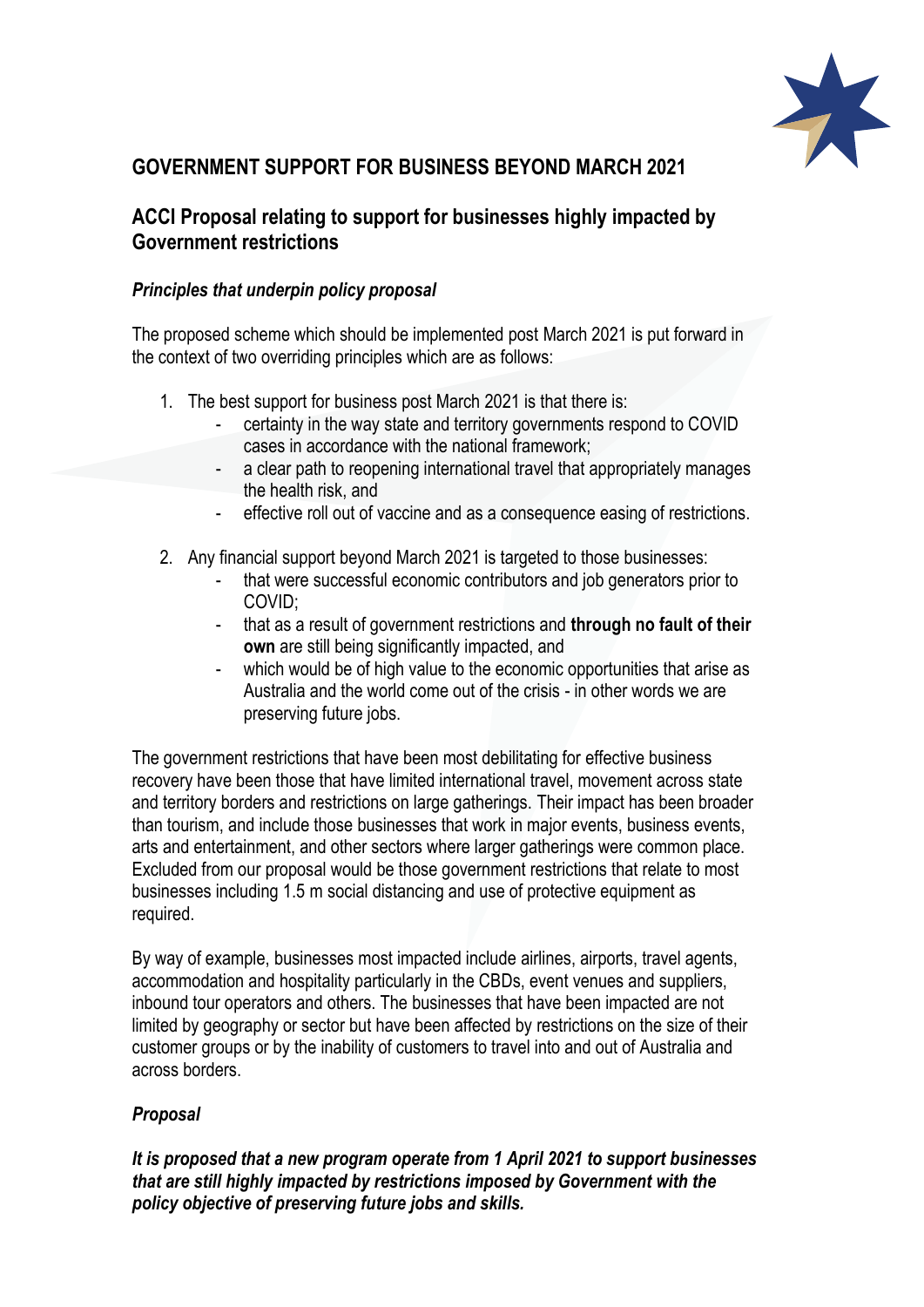

*It is proposed that the following conditions would apply:*

- o *The wage subsidy support would operate via payroll but in addition to a reduction in turnover, the business confirms they operate within a business that is still highly impacted by restrictions imposed by Government to manage COVID19\*\*;*
- o *Two turnover thresholds, one at a one third reduction in turnover and one at a two thirds reduction compared to either the same quarter in 2019 or 2020;*
- o *Needs to continue for as long as restrictions are in place and these businesses are still experiencing this level of revenue impact;*
- o *IR flexibilities retained;*
- o *Eligibility tested quarterly;*
- o *The subsidy would be \$450 per week per Tier 1 eligible employee for business one third down and \$700 per week for businesses two thirds down (employees less than 20 hrs/wk would be proportionately less), and*
- o *Eligible staff are those employed on or before 1 January 2021.*

### **Why this proposal should be implemented:**

- 1. It is fair on businesses who have been impacted, and the right thing to do to support them. These businesses are experiencing major turnover reductions through no fault of their own.
- 2. It is targeted at specific industries and enterprises where Australia sees a strong future and excludes zombie businesses that are operating in industries that generally are not currently being impacted by government restrictions.
- 3. The red tape allows for targeting but is not as complex as a full grants program.\*\*
- 4. It fulfils the government's commitment to discontinue JobKeeper but enables businesses that need support to survive through problems that are not of their own making.
- 5. Keeping the payment as a wage subsidy is a known mechanism which enables the employment connection to continue and promotes the retention of skills in the enterprise.
- 6. Allows for some of the unknowns to become more known, such as impact of the vaccination program locally and globally.
- 7. Businesses able to continue to access IR flexibilities which have been vital to ensuring businesses and their staff can pivot and be retained.

\*\* To be eligible businesses would need to provide evidence that the turnover reduction was due to government restrictions arising from COVID19. To reduce the red tape in businesses meeting the eligibility criteria, businesses operating in industry sectors that are specifically named in public health orders as having restrictions imposed on them or those predominantly servicing international tourists may be able to pre-qualify their eligibility. ACCI recognises this aspect of the proposal is the most challenging in terms of program design, but it is essential to the targeted nature of the scheme.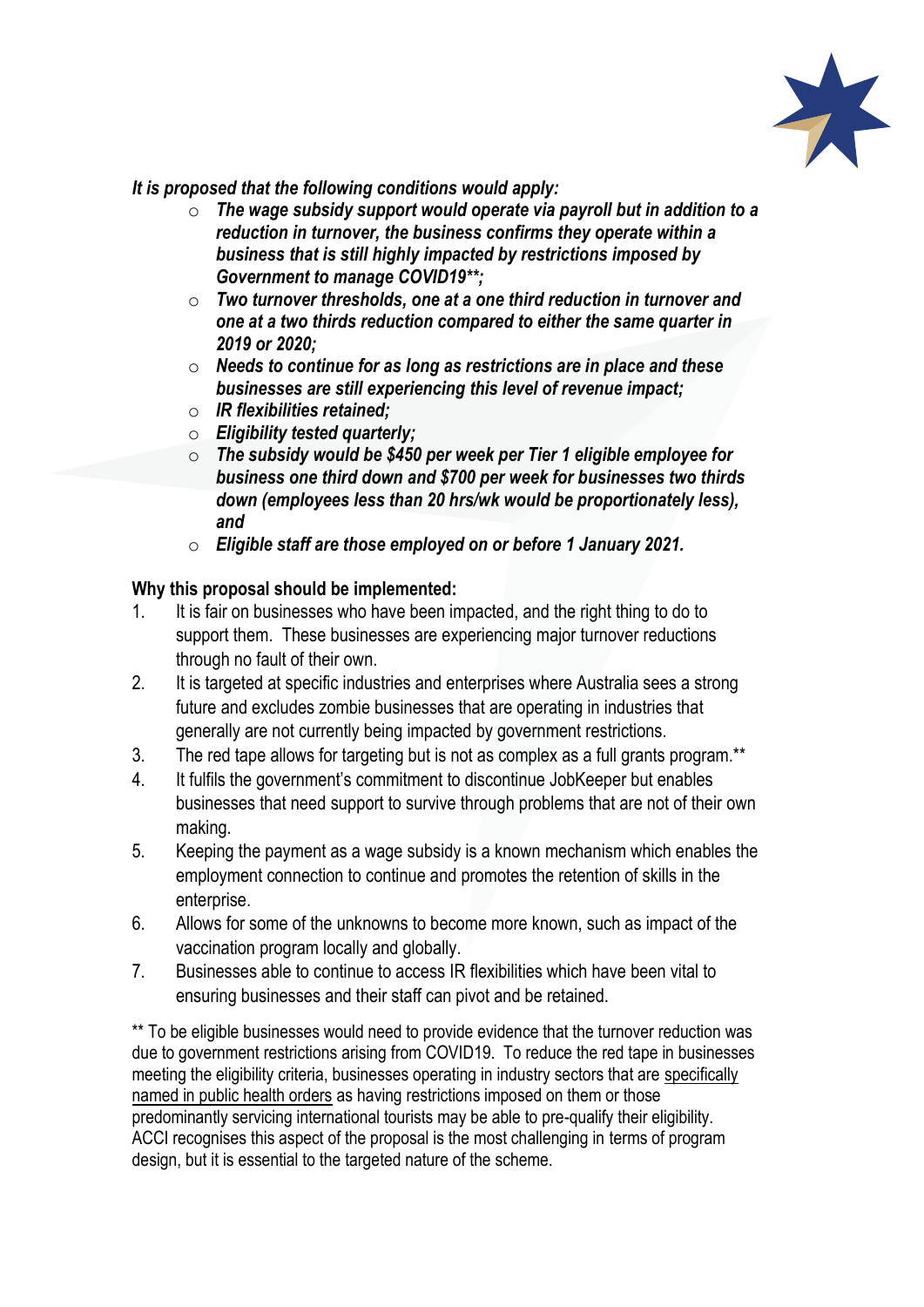Economic impacts of stimulus for the Accommodation and Food Services sector

**Report to the Australian Hotels Association**

**17 February 2021**

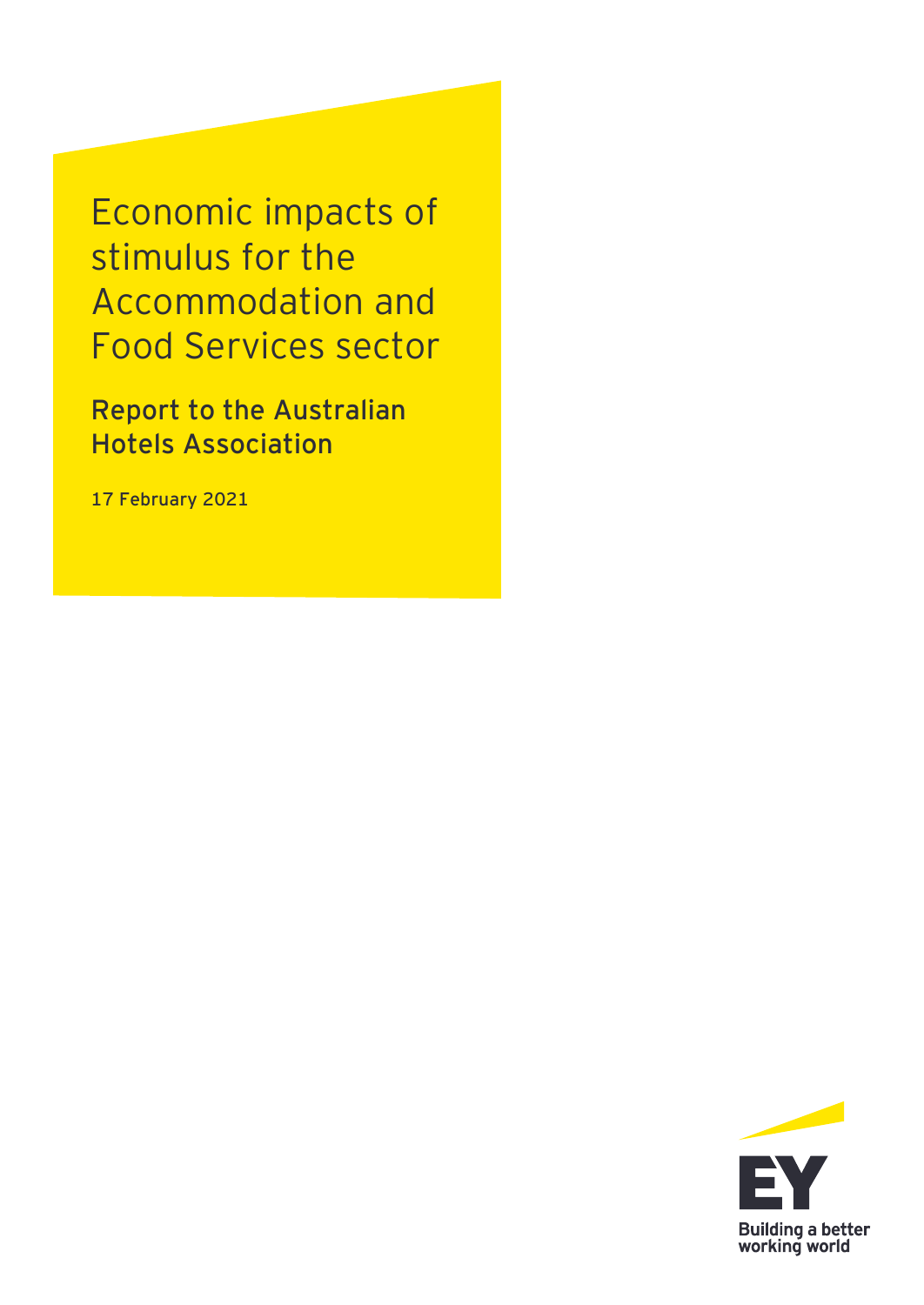#### **NOTICE**

Ernst & Young was engaged on the instructions of the Australian Hotels Association ("Client", "AHA") to provide an assessment of the potential economic impacts of selected stimulus measures on the Accommodation and Food Services sector in Australia during the incidence of the COVID-19 downturn ("Project"), using pre-existing data and assumptions, in accordance with the engagement agreement dated 20 January 2021.

The results of Ernst & Young's work, including the assumptions and qualifications made in preparing the report, are set out in Ernst & Young's report dated 17 February 2021 ("Report"). The Report should be read in its entirety including the transmittal letter, the applicable scope of the work and any limitations. A reference to the Report includes any part of the Report.

Ernst & Young prepared the Report for the benefit of the Client and considered only the interests of the Client. Ernst & Young has not been engaged to act, and has not acted, as advisor to any other party. Accordingly, Ernst & Young makes no representations as to the appropriateness, accuracy or completeness of the Report for any other party's purposes.

Any references made to the impact of COVID-19 (SARS-CoV-2) ("Coronavirus" or "Virus") on AHA in the Report are based on preliminary enquiries and are not to be interpreted as a complete commentary or as an accurate assessment of the full impact of the Virus. Neither our scope included, nor did we undertake an analysis of the potential impact of the Virus on the accommodation and food services (AFS) sector. Further, as the full impact of the Virus cannot be predicted with any degree of certainty (either for the AFS sector as a whole or individual stakeholders), the potential for unknown ramifications on consumers, supply chains, commercial counterparties (both direct and indirect to the operations of the relevant stakeholders within the AFS sector), future decisions that the relevant stakeholders may make as a result of the evolving Virus situation and potentially adverse geopolitical outcomes, means that the actual results may be further significantly impacted by the Coronavirus. The limitations of the Report should be noted and AHA should make their own determination as to whether the uncertainty of the impact of the Coronavirus would impact your decisions.

No reliance may be placed upon the Report or any of its contents by any party other than the Client ("Third Parties"). Any Third Party receiving a copy of the Report must make and rely on their own enquiries in relation to the issues to which the Report relates, the contents of the Report and all matters arising from or relating to or in any way connected with the Report or its contents.

Ernst & Young disclaims all responsibility to any Third Parties for any loss or liability that the Third Parties may suffer or incur arising from or relating to or in any way connected with the contents of the Report, the provision of the Report to the Third Parties or the reliance upon the Report by the Third Parties.

No claim or demand or any actions or proceedings may be brought against Ernst & Young arising from or connected with the contents of the Report or the provision of the Report to the Third Parties. Ernst & Young will be released and forever discharged from any such claims, demands, actions or proceedings.

Ernst & Young have consented to the Report being published electronically on the Client's website for informational purposes only. Ernst & Young have not consented to distribution or disclosure beyond this. The material contained in the Report, including the Ernst & Young logo, is copyright. The copyright in the material contained in the Report itself, excluding Ernst & Young logo, vests in the Client. The Report, including the Ernst & Young logo, cannot be altered without prior written permission from Ernst & Young.

Ernst & Young's liability is limited by a scheme approved under Professional Standards Legislation.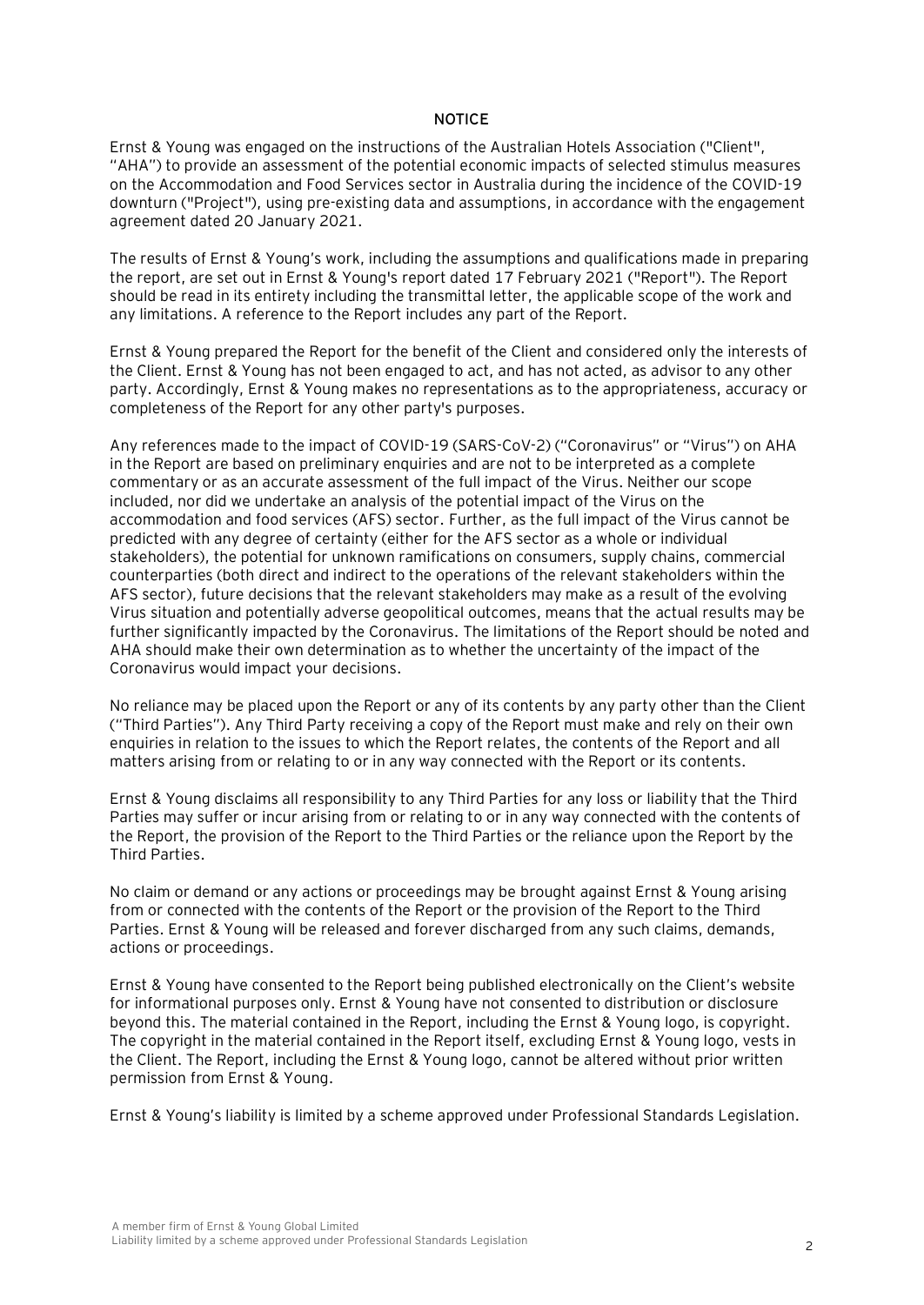## **1. Introduction**

In June 2020, Ernst & Young (EY) was engaged by the Australian Hotels Association (AHA) to provide an assessment of the potential economic impacts of select stimulus measures on the Accommodation and Food Services (AFS) sector in Australia during the COVID-19 global pandemic. The results of EY's work, including the assumptions and qualifications made in preparing the report, are set out in EY's report dated 20 July 2020. That work commenced on 10 June 2020 and was completed on 20 July 2020.

The July 2020 report assessed the potential economic impacts of selected stimulus measures aimed at the AFS sector during the COVID-19 economic downturn. At that time, two potential options to support the sector through the crisis were proposed by AHA:

- Suspending Fringe Benefits Tax (FBT) on meal entertainment expenditure for three years.
- Extending the JobKeeper support program for a period of six-months, from October 2020 to March 2021.

In January 2021, EY was reengaged by AHA to provide an updated report based on the framework, including data and assumptions, developed for our July 2020 report. This updated report, however, measures the potential economic impacts of a three-year suspension of FBT on meal entertainment expenditure, **excluding alcohol**.

In this paper, two scenarios are considered:

- **Scenario 1:** examines a three-year suspension of FBT expenses for meal entertainment excluding alcohol prescribed for *all* businesses in the sector over the period 2020/21 to 2022/23.
- **Scenario 2:** examines a three-year suspension of FBT expenses for meal entertainment excluding alcohol prescribed for small to medium enterprises (SMEs) in the sector over the period 2020/21 to 2022/23, where an SME is defined as any business with an annual turnover less than \$50 million.<sup>1</sup>

The results of this analysis are presented below.

<sup>&</sup>lt;sup>1</sup> Following the convention adopted in the Prosperity Advisers report "FBT on Meal Entertainment Hospitality Reignition Study for the AHA", 29/05/2020.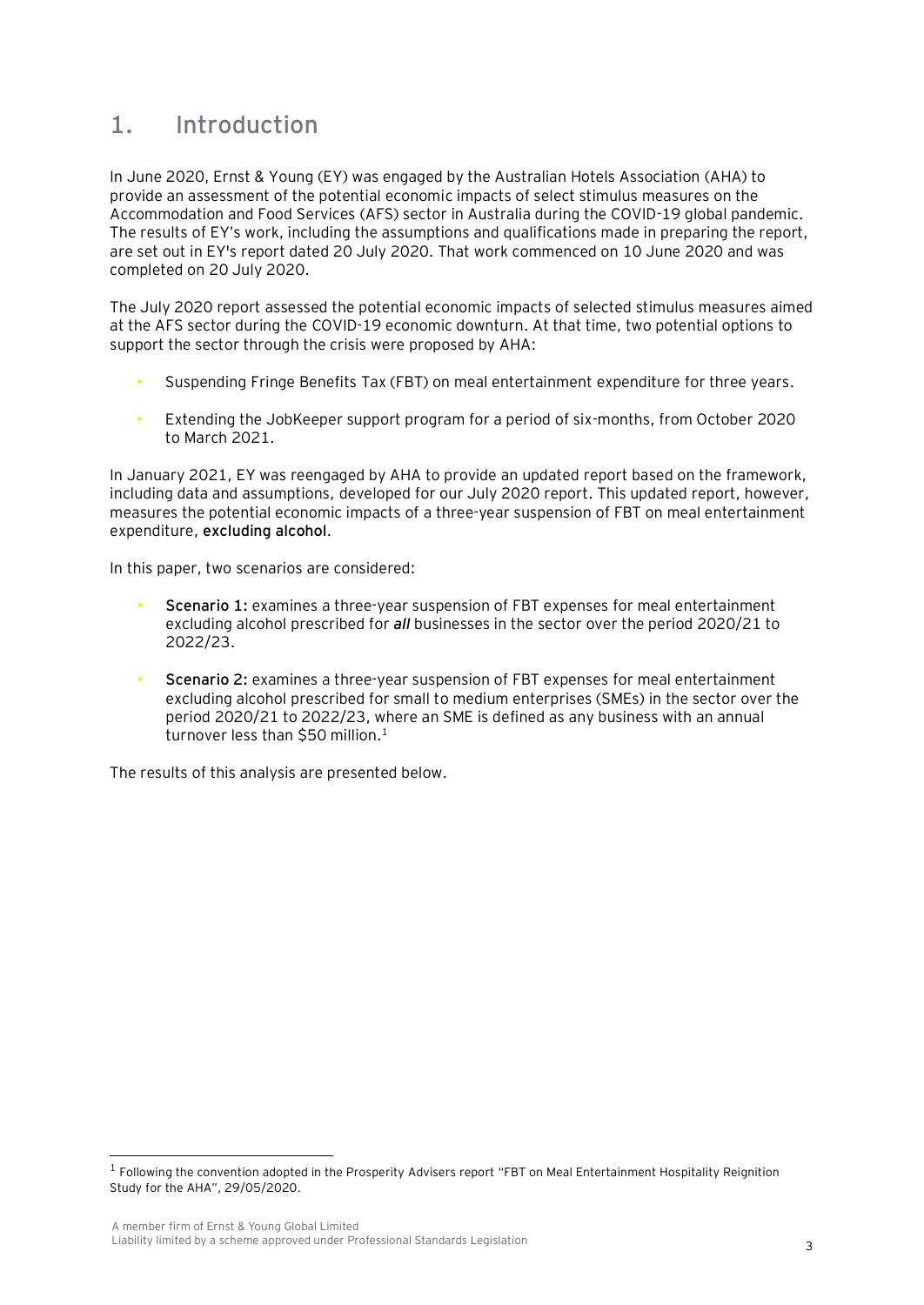## **2. Analysis of the AFS sector and the proposed FBT suspension**

Australia's AFS sector comprises a wide range of businesses, including accommodation services such as hotels, motels and serviced apartments, as well as restaurants, cafés, takeaways, pubs, bars and clubs. The sector is large and makes a significant contribution to the Australian economy. In the year ending June 2019, the AFS industry directly contributed an estimated \$43 billion of gross value added<sup>2</sup> and in the year ending June 2020 directly employed around 900,000 people, 800,000 in the food and beverage services industry.<sup>3</sup>

## **Fringe Benefits and the AFS sector**

A fringe benefit is defined<sup>4</sup> by the Australian Taxation Office as the provision of a benefit to an employee in a form other than salary or wages. Fringe Benefits Tax on meal entertainment is defined <sup>5</sup> as:

- providing entertainment by way of food or drink
- providing accommodation or travel connected with such entertainment, or
- paying or reimbursing expenses incurred in obtaining something covered by the above points.

Table 1 shows the taxable value on which FBT is calculated in aggregate for Australia, as well as for meal entertainment (which includes alcohol). In 2017/18, the latest year data is available, the taxable value of meal entertainment was \$397 million out of a total fringe benefits taxable amount of \$8,356 million (4.75%).

Although meal entertainment forms a small portion of the total fringe benefits taxable value, which includes items such as company cars, the taxable amount for meals, which represents the dollar value of expenses subject to FBT, is not insignificant as it approaches \$400 million.

| Table 1: Fringe benefits and meal entertainment taxable amount, \$ million <sup>6</sup> |                       |                    |  |  |
|-----------------------------------------------------------------------------------------|-----------------------|--------------------|--|--|
| Year                                                                                    | Total fringe benefits | Meal entertainment |  |  |
| 2009/10                                                                                 | \$7,625               | \$339              |  |  |
| 2010/11                                                                                 | \$7,951               | \$386              |  |  |
| 2011/12                                                                                 | \$8,050               | \$398              |  |  |
| 2012/13                                                                                 | \$8,677               | \$371              |  |  |
| 2013/14                                                                                 | \$9,117               | \$359              |  |  |
| 2014/15                                                                                 | \$9,155               | \$368              |  |  |
| 2015/16                                                                                 | \$9,146               | \$375              |  |  |
| 2016/17                                                                                 | \$8,767               | \$394              |  |  |
| 2017/18                                                                                 | \$8,356               | \$397              |  |  |

<sup>2</sup> Source: Australian Bureau of Statistics, 5204.0 - Australian System of National Accounts 2018-19, 'Table 5: Gross Value Added (GVA) by Industry', [https://www.abs.gov.au/AUSSTATS/abs@.nsf/Lookup/5249.0Main+Features12018-](https://www.abs.gov.au/AUSSTATS/abs@.nsf/Lookup/5249.0Main+Features12018-19?OpenDocument) [19?OpenDocument.](https://www.abs.gov.au/AUSSTATS/abs@.nsf/Lookup/5249.0Main+Features12018-19?OpenDocument) Accessed 30/06/2020.

<sup>&</sup>lt;sup>3</sup> Source: Australian Industry and Skills Committee, 2020, 'Hospitality',

[https://nationalindustryinsights.aisc.net.au/industries/tourism-travel-and-hospitality/hospitality.](https://nationalindustryinsights.aisc.net.au/industries/tourism-travel-and-hospitality/hospitality) Accessed 30/06/2020. <sup>4</sup> Australian Taxation Office, [https://www.ato.gov.au/General/fringe-benefits-tax-\(fbt\)/.](https://www.ato.gov.au/General/fringe-benefits-tax-(fbt)/) Accessed 19/06/2020.

<sup>5</sup> Source: Australian Taxation Office, available at[: https://www.ato.gov.au/non-profit/your-workers/in-detail/fbt-and](https://www.ato.gov.au/non-profit/your-workers/in-detail/fbt-and-christmas-parties-for-tax-exempt-bodies/?page=3)[christmas-parties-for-tax-exempt-bodies/?page=3.](https://www.ato.gov.au/non-profit/your-workers/in-detail/fbt-and-christmas-parties-for-tax-exempt-bodies/?page=3) Accessed 03/02/2021.

<sup>6</sup> Taxation statistics, 2009-2018[, https://data.gov.au/data/dataset/taxation-statistics-2016-17/resource/ddf6b851-1a59-](https://data.gov.au/data/dataset/taxation-statistics-2016-17/resource/ddf6b851-1a59-4b4f-a2f1-802d26b26db2) [4b4f-a2f1-802d26b26db2.](https://data.gov.au/data/dataset/taxation-statistics-2016-17/resource/ddf6b851-1a59-4b4f-a2f1-802d26b26db2) Accessed 19/06/2020.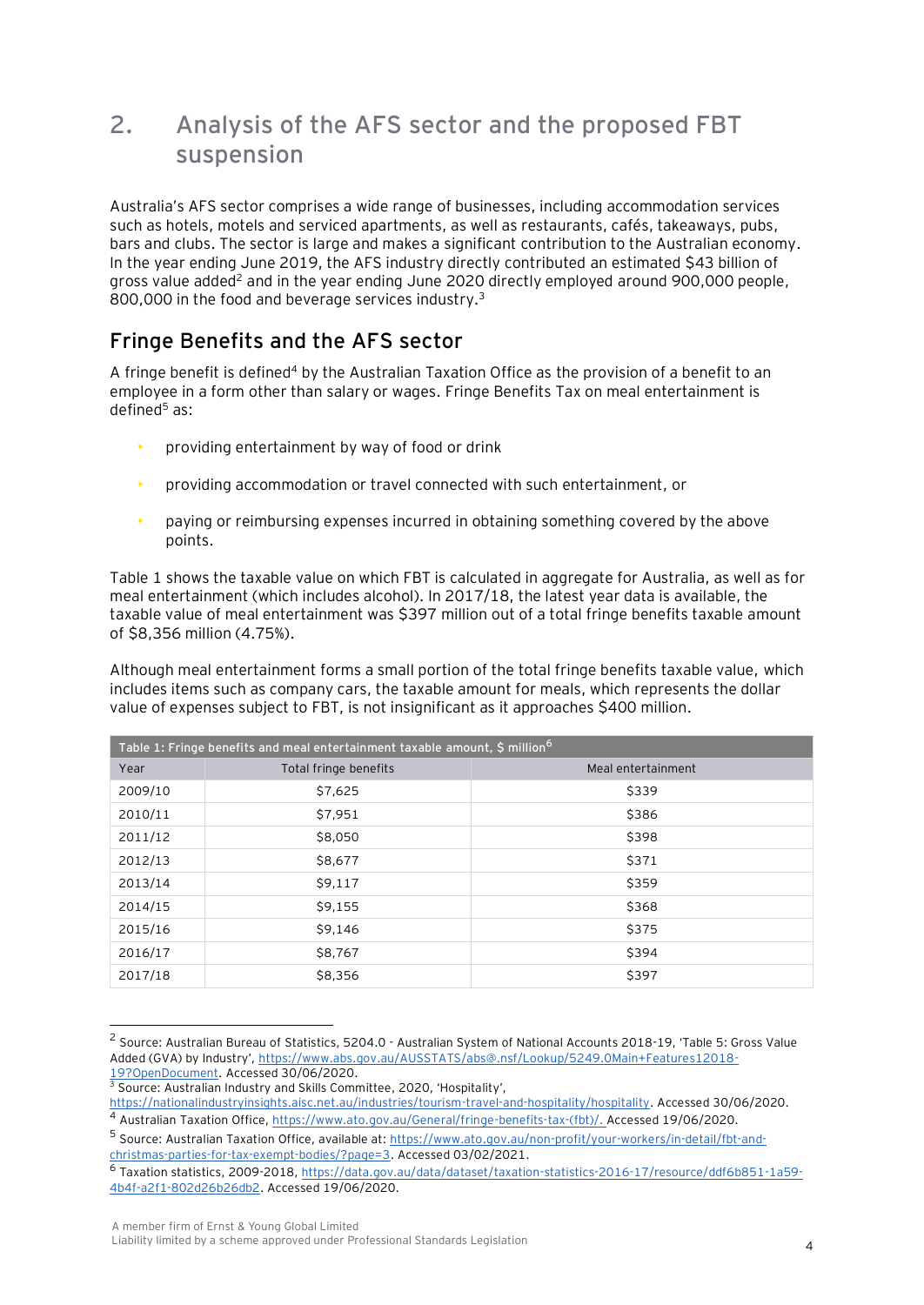#### **Scenario design**

The Australian Hotels Association is proposing that the Commonwealth Government consider a temporary suspension of FBT for meal entertainment **excluding alcohol**. This option aims to provide short to medium term stimulus as both the domestic economy and international tourism rebounds.

Two scenarios are considered:

- **Scenario 1:** examines a three-year suspension of FBT expenses for meal entertainment excluding alcohol prescribed for all businesses in the sector over the period 2020/21 to 2022/23.
- **Scenario 2:** examines a three-year suspension of FBT expenses for meal entertainment excluding alcohol prescribed for SMEs in the sector over the period 2020/21 to 2022/23.

These scenarios are based on the taxable amount for meal entertainment of \$397 million presented in Table 1 above, with two adjustments: to exclude alcohol from the FBT exemption for meal entertainment; and to derive an estimate of meal entertainment attributable to SMEs.

In terms of excluding alcohol from the FBT exemption, there is limited publicly available data on the proportion of alcohol in total meal entertainment fringe benefits tax payable, although the following data was instructive:

- Industry estimates suggest approximately 50% of meal entertainment FBT payable is alcohol purchases.
- $\blacktriangleright$  Historical ABS data<sup>7</sup> suggests approximately 25.4% of café and restaurant income originates from the sale of alcohol.
- **ABS Australian National Accounts Input-Output tables**<sup>8</sup> indicate approximately 41.5% of industry consumption of food and beverage services is derived from alcohol.

Weighing up these various sources, and the range of estimates of the contribution alcohol is likely to make in the existing meal entertainment, the estimate of 41.5% has been adopted for this exercise.

In terms of estimating the contribution of SMEs to the taxable value of meal entertainment, analysis from Prosperity Advisers QLD estimates 75.74% of meal entertainment FBT collections originate from SMEs.

<sup>7</sup> Source: 8655.0 Cafes, Restaurants and Catering Services, Australia, Table 4, Australia Bureau of Statistics, 2006-07. Available a[t https://www.abs.gov.au/AUSSTATS/abs@.nsf/DetailsPage/8655.02006-07?OpenDocument,](https://www.abs.gov.au/AUSSTATS/abs@.nsf/DetailsPage/8655.02006-07?OpenDocument) accessed 28/01/2021.

<sup>8</sup> Source: 5215.0 Australian National Accounts: Input-Output Tables (Product Details), Australian Bureau of Statistics, 2017-18. Available at: [https://www.abs.gov.au/statistics/economy/national-accounts/australian-national-accounts-input-output](https://www.abs.gov.au/statistics/economy/national-accounts/australian-national-accounts-input-output-tables-product-details/latest-release)[tables-product-details/latest-release,](https://www.abs.gov.au/statistics/economy/national-accounts/australian-national-accounts-input-output-tables-product-details/latest-release) accessed 29/01/2021.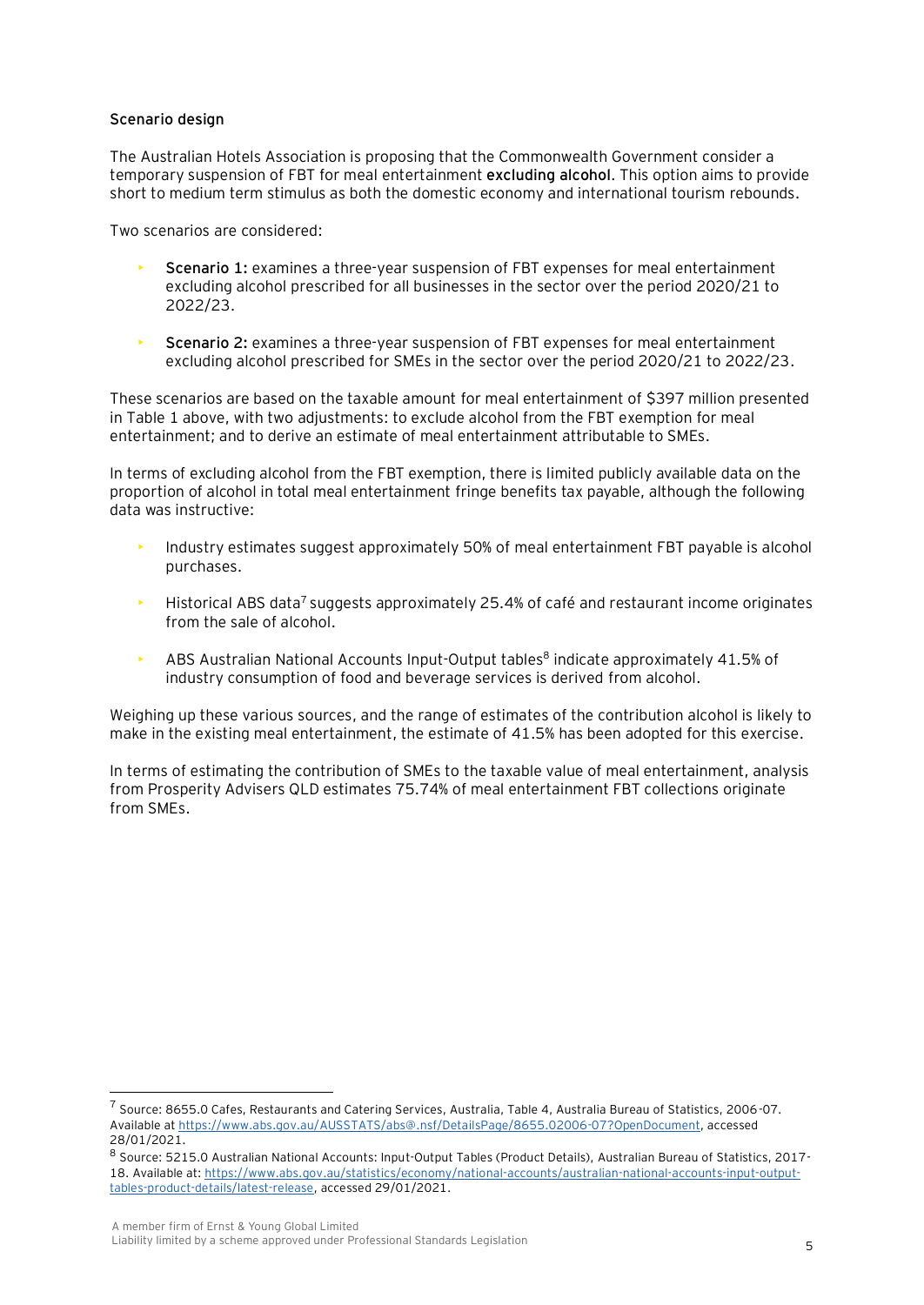## **2.1 Estimated impacts of each scenario**

The FBT exemption scenarios for meal entertainment excluding alcohol drive a range of economic impacts through the economy. The FBT exemption scenarios are based on the data presented above in relation to base expenditure on meal entertainment, excluding alcohol, and a detailed methodology presented in Appendix B.

These impacts can be characterised across three key areas:

- 1. The magnitude of the FBT exemption;
- 2. The estimated increase in demand for meal entertainment resulting from the reduction in FBT; and
- 3. The economywide impacts of the increase in demand for AFS as measured by the impact on Gross Domestic Product (GDP) and employment.

#### **The magnitude of the FBT exemption**

For economic stimulus purposes the FBT exemption is, by design, aimed at reducing the price of meal entertainment to stimulate demand. On the other hand, the reduction in FBT collected is a direct cost to government.

Table 2 shows the estimated magnitude of the FBT exemption under each of the scenarios considered (year-on-year). The magnitude of the FBT exemption over the period of implementation is around \$230 million under Scenario 1 and \$175 million under Scenario 2 (this figure being lower because of a tightening of the FBT exemption to exclude large businesses).

| Table 2: Estimated magnitude of the FBT exemption, \$m |            |            |  |  |
|--------------------------------------------------------|------------|------------|--|--|
| Year                                                   | Scenario 1 | Scenario 2 |  |  |
| 2020/21                                                | \$187      | \$142      |  |  |
| 2021/22                                                | \$230      | \$174      |  |  |
| 2022/23                                                | \$232      | \$176      |  |  |

*Source: EY estimates*

#### **Impact on direct AFS industry output**

Each scenario considers the impact of reducing FBT for meal entertainment to stimulate direct economic activity in the AFS sector. This analysis determines that a reduction in FBT reduces the price of meal entertainment, thereby increasing demand. The reduction in price is a function of the estimated magnitude of the FBT exemption, the overall level of expenditure and the price elasticity of demand<sup>9</sup>.

That said, in the short term (year 1 of the exemption) it is assumed that businesses are likely to be less responsive to pure price signals than usual, and to have a stronger focus on the real and perceived safety risks of staff gatherings. As a result, for financial year 2020/21 the stimulatory effects of the FBT exemption have been halved.

The assumed increase in demand for AFS resulting from the FBT exemption is summarised in Table 3 below. The projected increase in demand for AFS is greatest under Scenario 1, reflecting the high

<sup>&</sup>lt;sup>9</sup> A key assumption in the analysis is the assumed price elasticity of demand which has been derived from analysis presented in Okrent, Abigail M., and Julian M. Alston. The Demand for Disaggregated Food-Away-From-Home and Food-at-Home Products in the United States, ERR-139, U.S. Department of Agriculture, Economic Research Service, August 2012. Available at [https://www.ers.usda.gov/webdocs/publications/45003/30438\\_err139.pdf?v=5049.9,](https://www.ers.usda.gov/webdocs/publications/45003/30438_err139.pdf?v=5049.9) last accessed 26/6/2020. The assumed price elasticity of demand is 1.34.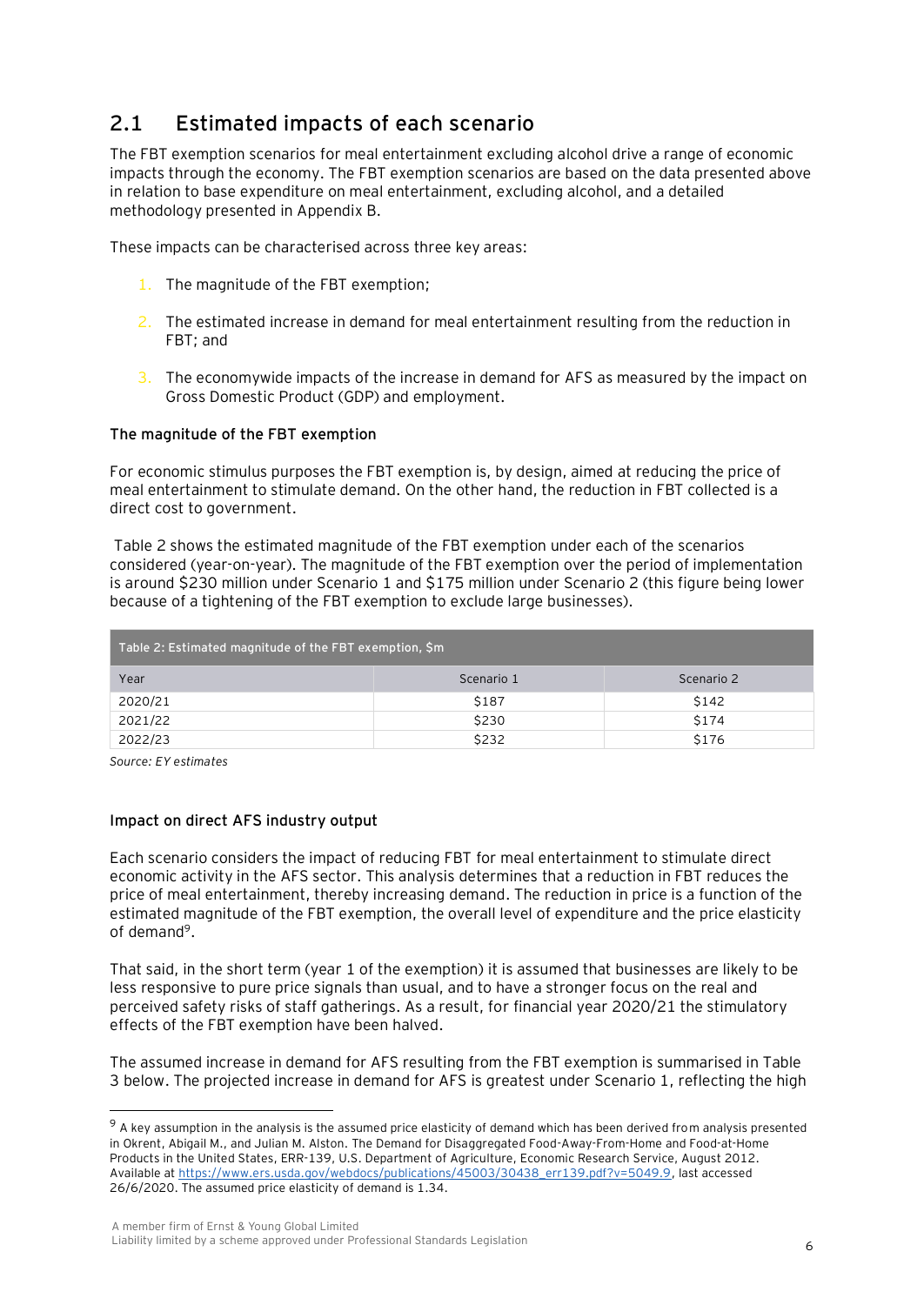level of FBT exemption. Overall, after the initial conservativism in the assumptions around uptake, the increase in AFS activity is estimated to be around \$300 million per annum under Scenario 1 and \$230 million per annum under Scenario 2.

| $\,$ Table 3: Potential increase in AFS activity, \$m $'$ |            |            |  |  |
|-----------------------------------------------------------|------------|------------|--|--|
| Year                                                      | Scenario 1 | Scenario 2 |  |  |
| 2020/21                                                   | \$125      | \$95       |  |  |
| 2021/22                                                   | \$307      | \$232      |  |  |
| 2022/23                                                   | \$310      | \$235      |  |  |

*Source: EY estimates*

#### **Estimated economywide impacts**

Direct stimulation of economic activity in the AFS sector also has flow-on impacts to the broader economy, through purchases made from suppliers and wages paid to employees. To capture these impacts at the economywide level we have undertaken computable general equilibrium (CGE) modelling. This model, detailed in Appendix C, measures the net impact of changes on an economy. It is used to measure the net change in response to a given event, such as increased expenditure in the AFS sector. The key economic metrics are expressed in terms of changes to GDP and economywide employment, summarised in Table 4 below.<sup>10</sup>

| Table 4: Scenario impacts to GDP and employment by financial year |                    |       |            |  |
|-------------------------------------------------------------------|--------------------|-------|------------|--|
|                                                                   | Year<br>Scenario 1 |       | Scenario 2 |  |
|                                                                   | 2020/21            | \$315 | \$239      |  |
| Impact on real GDP, \$m                                           | 2021/22            | \$497 | \$377      |  |
|                                                                   | 2022/23            | \$500 | \$379      |  |
|                                                                   | 2020/21            | 2,249 | 1,703      |  |
| Impact on employment, FTE                                         | 2021/22            | 2,462 | 1,865      |  |
|                                                                   | 2022/23            | 2,474 | 1,874      |  |

*Source: EY estimates*

Taking into account the direct impacts of the FBT exemption on the AFS sector, and the flow on impacts across the economy, there is a projected increase in both real GDP and employment in each year of each scenario. The projected impacts are directly linked to the magnitude of the FBT exemption and the assumed behavioural response. That is, the greater the exemption the higher the estimated economic benefits in terms of increased real GDP and employment (noting the conservative assumptions in the first year of the FBT exemption).

#### **Benefits to outlays**

To assess the relative merits of the FBT exemption it is useful to compare the level of government outlay (Table 2) with the projected increase in real GDP (Table 4). The ratio of the increase in real GDP to government outlay is presented in Table 5. These results show that:

- Each scenario shows economic returns which are greater than the overall cost to Government.
- Each of the scenarios presented have key timing impacts. The economic returns are lower in the first year of commencement (FY21), before increasing in the remaining two years (FY22

 $10$  The scenarios identified involve direct costs to government, occurring through reduced FBT revenues. We assumed that the direct costs would be met through the raising of debt, consistent with announcements by the Government on how existing stimulus measures were being financed. Under these financing arrangements, there is no equivalent reduction in government expenditure elsewhere in the economy or increase in aggregate tax takings factored in the analysis.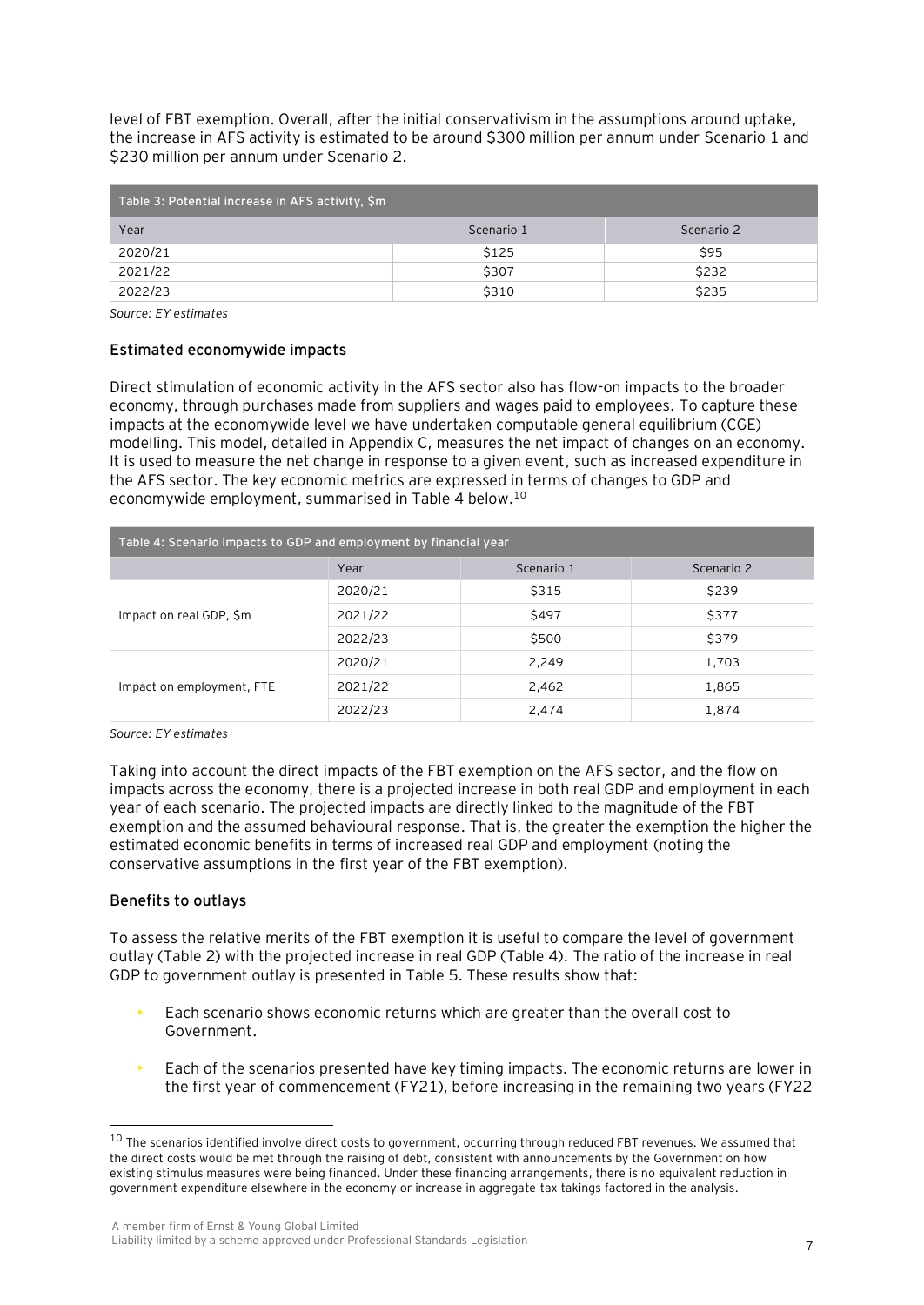and FY23). This reflects a likely moderated response by businesses due to social distancing concerns and a general cautiousness on cost control.

• For Scenario 2, limiting the exemption to small and medium enterprises has a lower economic return for the costs incurred by government, reflecting the lower rate of company tax paid by SMEs.

Table 5 summarises the increase in GDP per dollar of total cost to government, noting that the total cost to government differs from the direct FBT cost outlined in Table 2, owing to changes in related tax collections as detailed in the Property Advisers QLD report and summarised in Appendix B. The increase in GDP per dollar of cost to government is as high as \$3.26 for Scenario 1, and \$3.81 for Scenario 2.

| Table 5: Scenario GDP impacts per dollar cost to government by financial year, \$ |         |        |        |  |  |  |
|-----------------------------------------------------------------------------------|---------|--------|--------|--|--|--|
| Scenario 2<br>Year<br>Scenario 1                                                  |         |        |        |  |  |  |
|                                                                                   | 2020/21 | \$1.89 | \$2.11 |  |  |  |
| GDP per dollar of cost to<br>government                                           | 2021/22 | \$3.26 | \$3.81 |  |  |  |
|                                                                                   | 2022/23 | \$3.25 | \$3.79 |  |  |  |

*Source: EY estimates*

A summary of all the above impacts from Table 3 to Table 5 is provided in Table 6 below:

| Table 6: Scenario summary impacts by financial year |         |            |            |  |
|-----------------------------------------------------|---------|------------|------------|--|
|                                                     | Year    | Scenario 1 | Scenario 2 |  |
|                                                     | 2020/21 | \$167      | \$113      |  |
| Total cost to government, \$m                       | 2021/22 | \$152      | \$99       |  |
|                                                     | 2022/23 | \$154      | \$100      |  |
|                                                     | 2020/21 | \$125      | \$95       |  |
| Impact on sector output, \$m                        | 2021/22 | \$307      | \$232      |  |
|                                                     | 2022/23 | \$310      | \$235      |  |
|                                                     | 2020/21 | \$315      | \$239      |  |
| Impact on GDP, \$m                                  | 2021/22 | \$497      | \$377      |  |
|                                                     | 2022/23 | \$500      | \$379      |  |
|                                                     | 2020/21 | 2,249      | 1,703      |  |
| Impact on employment, FTE <sup>11</sup>             | 2021/22 | 2,462      | 1,865      |  |
|                                                     | 2022/23 | 2,474      | 1,874      |  |
|                                                     | 2020/21 | \$1.89     | \$2.11     |  |
| GDP per dollar of cost to<br>government             | 2021/22 | \$3.26     | \$3.81     |  |
|                                                     | 2022/23 | \$3.25     | \$3.79     |  |

*Source: EY Estimates*

Detailed scenario design methodology can be found in Appendix B, with additional documentation on the EYGEM model provided in Appendix C.

 $11$  Note, the supply of labour, and subsequent employment impacts, is positively influenced by movements in the real wage rate governed by an elasticity of supply. This analysis assumes a perfectly elastic labour supply market.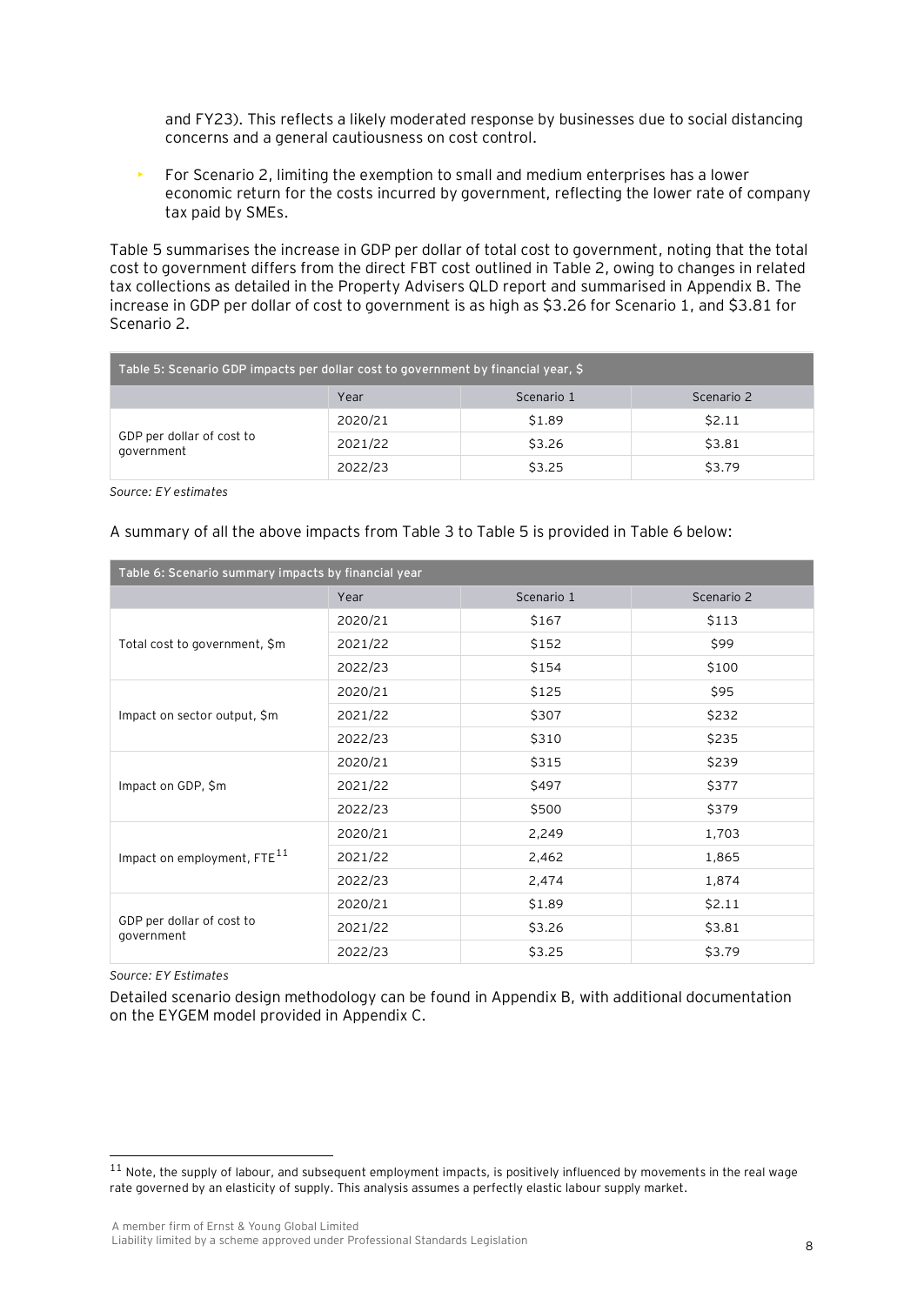## **Appendix A A snapshot of FBT and the AFS sector**

Australia's AFS sector comprises a wide range of businesses, including accommodation services such as hotels, motels and serviced apartments, as well as restaurants, cafés, takeaways, pubs, bars and clubs. The sector is large and has a strong impact on the Australian economy – in the year ending June 2019, the AFS industry contributed around \$43 billion of gross value added.<sup>12</sup>

With almost 100,000 establishments and 79,000 enterprises (Table 6), the industry acts as a key source of employment for thousands of people in Australia. In fact, over 900,000 people were directly employed by the sector as at 30 June 2020. This included about 800,000 people working in food and beverage services and a further 100,000 people within the accommodation industry.<sup>13</sup>

Notable occupations include restaurant and hotel managers, bar attendants, baristas, casual waiters, sales assistants and receptionists. As seen in Table 6, many of Australia's AFS businesses are takeaway services, cafes and coffee shops. This is also reflected in the high proportion of workers in fast food establishments and restaurants. Many people working in takeaway stores and restaurants are younger workers, who are often casual employees. This story also rings true for the rest of the industry, with a high proportion of the AFS workforce consisting of casual staff<sup>14</sup>.

| Table 6: AFS Businesses in Australia |                       |                                 |              |             |                              |                                      |        |
|--------------------------------------|-----------------------|---------------------------------|--------------|-------------|------------------------------|--------------------------------------|--------|
|                                      | Hotels and<br>resorts | Pubs, bars<br>and<br>nightclubs | Social clubs | Restaurants | Cafes and<br>coffee<br>Shops | Fast food<br>and<br>takeaway<br>food | Total  |
| Establishments                       | 1,673                 | 8.578                           | 5,753        | 22.198      | 23.689                       | 36,666                               | 98,557 |
| Enterprises                          | 618                   | 6,182                           | 4,846        | 20,906      | 21,262                       | 25,527                               | 79,341 |

*Source: IBISWorld, 2020*

The AHA is made up of over 5,000 members<sup>15</sup> and the majority of these members are located in New South Wales and Victoria. Much of the food and beverages industry is highly fragmented and consists of smaller owner-operated businesses.

The industry was particularly affected by the restrictions implemented due to COVID-19. The shutdowns in the economy, border closures and social distancing restrictions prompted a number of AFS businesses to temporarily close, both in response to trading conditions and as a mandated requirement.

ABS data<sup>16</sup> from June 2020 highlights the impact of the crisis on the AFS sector:

- 84% of businesses reported decreased revenue, with 53% reporting revenue decreases of 50% or greater. This was the highest proportion of any industry to report revenue decreases in this range.
- 73% of businesses changed their operating hours. This was the highest of any industry and over double the economy wide average of 31%.

<sup>12</sup> Source: Australian Bureau of Statistics, 5204.0 - Australian System of National Accounts 2018-19, 'Table 5: Gross Value Added (GVA) by Industry', [https://www.abs.gov.au/AUSSTATS/abs@.nsf/Lookup/5249.0Main+Features12018-](https://www.abs.gov.au/AUSSTATS/abs@.nsf/Lookup/5249.0Main+Features12018-19?OpenDocument) [19?OpenDocument.](https://www.abs.gov.au/AUSSTATS/abs@.nsf/Lookup/5249.0Main+Features12018-19?OpenDocument) Accessed 30/06/2020.

<sup>&</sup>lt;sup>13</sup> Source: Australian Industry and Skills Committee, 2020, 'Hospitality',

[https://nationalindustryinsights.aisc.net.au/industries/tourism-travel-and-hospitality/hospitality.](https://nationalindustryinsights.aisc.net.au/industries/tourism-travel-and-hospitality/hospitality) Accessed 30/06/2020. <sup>14</sup> TableBuilder query. 2016 Census - Employment, Income and Education dataset. Source:

https://www.abs.gov.au/websitedbs/D3310114.nsf/Home/Census?OpenDocument&ref=topBar <sup>15</sup> Source: https://aha.org.au/

<sup>16</sup> Source: Australian Bureau of Statistics, 5676.0.55.003 - Business Indicators, Business Impacts of COVID-19, June 2020 [https://www.abs.gov.au/AUSSTATS/abs@.nsf/DetailsPage/5676.0.55.003June%202020?OpenDocument.](https://www.abs.gov.au/AUSSTATS/abs@.nsf/DetailsPage/5676.0.55.003June%202020?OpenDocument) Accessed 25/06/2020.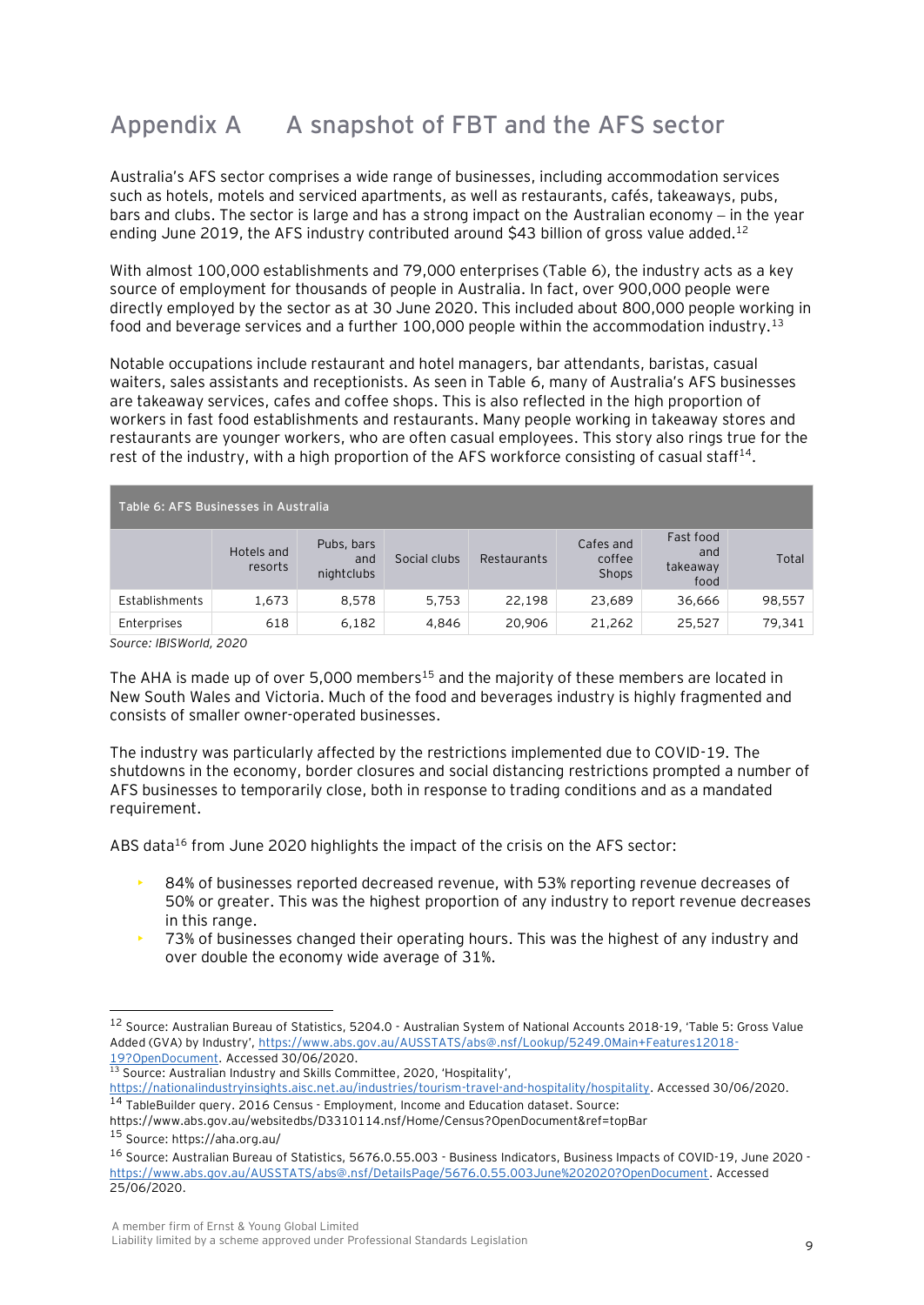- 54% of businesses changed the types and range of products and services offered, again this was the highest of any industry and over double the economy wide average of 22%.
- $\cdot$  15% of businesses reported that their operations could be supported by less than a month through currently available cash at hand, once again the highest of any industry.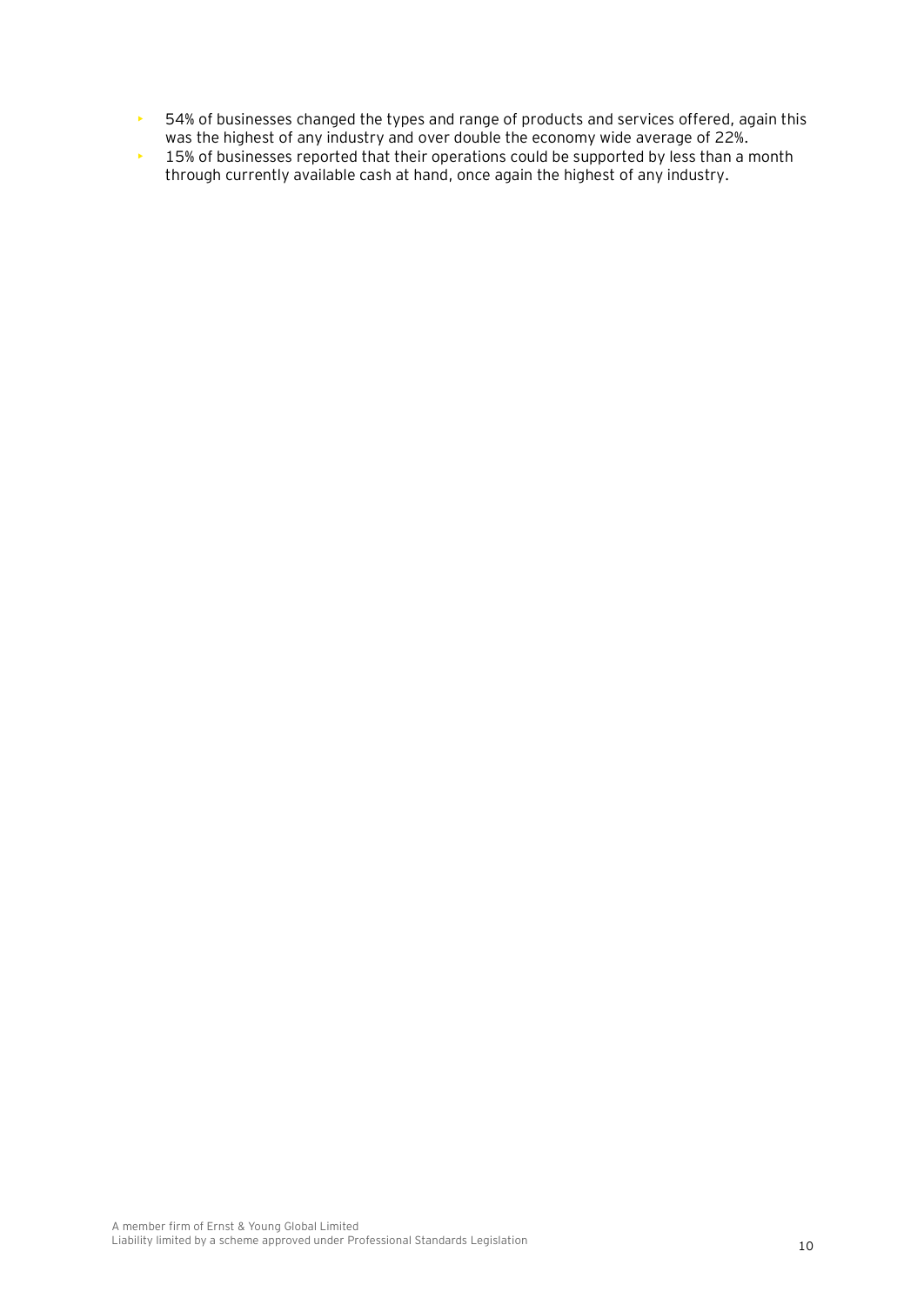## **Appendix B Approach to scenario design**

The first step in estimating the economywide impacts was determining the direct impact of each of the measures. A range of data sources and models were drawn upon to develop first round estimates of the potential increase in output for the AFS sector as a result of FBT exemptions. While each scenario drew on similar input data, the specifics of each scenario called for tailored estimation approaches.

Once the direct impacts of each scenario were estimated, the second step was to develop economywide estimates of the impacts using EY's in-house computable general equilibrium (CGE) model, EYGEM. EYGEM is a large scale, dynamic, multi-region, multi-commodity CGE model of the Australian and world economy. CGE models are used extensively by (for example) the Australian Government to assess the economywide impacts of major policy changes and economic developments. The direct outputs of each of the estimation exercises described below were used to calibrate a series of economic 'shocks' that are applied to the EYGEM model. A detailed description of the EYGEM model is presented in Appendix C.

Each of the scenarios called for a three-year suspension of fringe benefits tax on meal entertainment from financial year 2020/21 to financial year 2022/23. Differentiating the scenarios is the scope of the suspension, with Scenario 1 calling for the suspension to be applied to all businesses regardless of size, while Scenario 2 calls for the suspension to be restricted to SME only. In this analysis alcohol is excluded from the temporary exemption.

Limited publicly available data exists on the proportion of alcohol in total meal entertainment fringe benefits tax payable. Three estimates were considered, using three different sources:

- 1. Industry estimates suggest approximately 50% of meal entertainment FBT payable is alcohol purchases.
- 2. Historical ABS data<sup>17</sup> suggests approximately 25.4% of café and restaurant income originates from the sale of alcohol.
- 3. ABS Australian National Accounts Input-Output tables<sup>18</sup> indicate approximately 41.5% of industry consumption of food and beverage services is derived from alcohol.

Given the uncertainty associated with the composition of meal entertainment for FBT, the central estimate of 41.5% is adopted.

Estimation of the direct industry response, the cost to Government, and the economywide impact followed a three step process where we first estimated the existing and forward level of FBT collection, second we estimated the direct behavioural response to the effective tax reduction, and third we applied the increased industry output to the EYGEM model. The detailed approach is as follows:

1. The most recent taxation statistics available from the Australian Taxation Office<sup>19</sup> provided the FBT paid on meal entertainment, at \$387,185,184 for the financial year 2017/18.

<sup>17</sup> Source: 8655.0 Cafes, Restaurants and Catering Services, Australia, Table 4, Australia Bureau of Statistics, 2006-07. Available a[t https://www.abs.gov.au/AUSSTATS/abs@.nsf/DetailsPage/8655.02006-07?OpenDocument,](https://www.abs.gov.au/AUSSTATS/abs@.nsf/DetailsPage/8655.02006-07?OpenDocument) accessed 28/01/2021.

<sup>18</sup> Source: 5215.0 Australian National Accounts: Input-Output Tables (Product Details), Australian Bureau of Statistics, 2017-18. Available at: [https://www.abs.gov.au/statistics/economy/national-accounts/australian-national-accounts-input](https://www.abs.gov.au/statistics/economy/national-accounts/australian-national-accounts-input-output-tables-product-details/latest-release)[output-tables-product-details/latest-release,](https://www.abs.gov.au/statistics/economy/national-accounts/australian-national-accounts-input-output-tables-product-details/latest-release) accessed 29/01/2021.

<sup>19</sup> Source - Taxation statistics 2016–17 Fringe benefits tax: Selected items by industry and taxable status, 2017-18 FBT return year. Available at [https://www.ato.gov.au/About-ATO/Research-and-statistics/In-detail/Taxation-statistics/Taxation](https://www.ato.gov.au/About-ATO/Research-and-statistics/In-detail/Taxation-statistics/Taxation-statistics-2016-17/?page=18#Fringe_benefits_tax)[statistics-2016-17/?page=18#Fringe\\_benefits\\_tax,](https://www.ato.gov.au/About-ATO/Research-and-statistics/In-detail/Taxation-statistics/Taxation-statistics-2016-17/?page=18#Fringe_benefits_tax) last accessed 26/6/2020. Note that while this publication is primarily for financial year 2016/17, selected data including on Fringe Benefits Tax is provided for financial year 2017/18.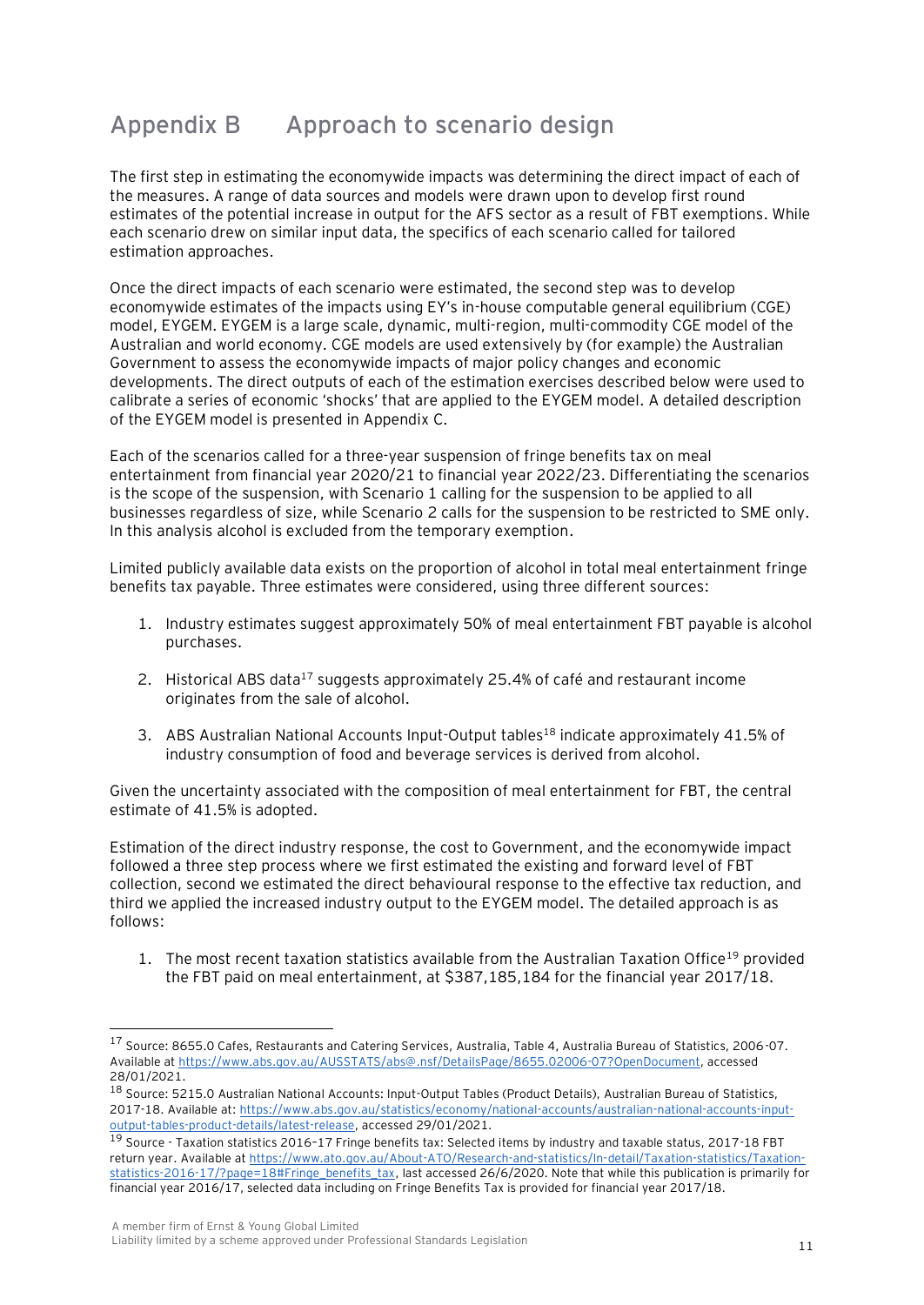- 2. The most recent national accounts from the Australian Bureau of Statistics<sup>20</sup> provided data on total FBT collections on a quarterly basis to March 2020. EY calculations based on this data indicated an increase in total FBT collections of 2.54% from 2017/18 to 2019/20. This increase in FBT takings was used to estimate meal entertainment and accommodation FBT in 2019/20 of \$397,058,203.
- 3. Weekly revenue data provided by AHA for AusVenueCo<sup>21</sup> shows the level of revenue decline experienced to June 2020. This data was used to calibrate a projection of meal entertainment and accommodation FBT takings to 2022/23, suggesting reductions in these FBT takings from 2018/19 of 23% in 2019/20, 26% in 2020/21, 11% in 2021/22, and 0% in 2022/23. This FBT profile was used as the base for calculations in Scenario 1 in combination with the non-alcohol percentage described above.
- 4. The report 'FBT on Meal Entertainment Hospitality Reignition Study for the AHA' dated 29 May 2020 by Prosperity Advisers QLD indicated that 75.74% of meal entertainment and accommodation FBT is collected from SMEs. This proportion was used to reduce the base of FBT takings calculated previously and provides the FBT base for Scenario 2.
- 5. Own price elasticities for the categories "Food Away from Home and Alcohol" and "Full Service Restaurant" were drawn from Okrent and Alston<sup>22</sup>, at 0.71 and 1.96 respectively. Noting the wide range in these two elasticities and that the nature of the FBT expenses under investigation is likely to include a combination of these categories we chose a midpoint of 1.335.
- 6. The own price elasticity is applied to a reduction in the effective tax collection calculated above. We made the assumption that over the short-term business is likely to be less responsive to pure price signals than usual, and to have a stronger focus on the real and perceived safety risks of staff gatherings, and so for financial year 2020/21 we halved the own price elasticities estimated above.
- 7. The resulting profile of industry output increase was then used as an output shock for the AFS sector in the EYGEM model.
- 8. The Prosperity Advisers QLD report (refer 4. above) provided estimates of the total direct (that is, before behavioural changes) loss of revenue to government as a result of suspension of FBT, with a total loss of \$1.12 for every \$1 of FBT suspension in Scenario 1, and a total loss of \$1.02 for every \$1 of FBT suspension in Scenario 2, reflecting differences in the rate of corporate tax applied for each entity. Additionally, the report indicated that each additional dollar of expenditure spent on meal entertainment results in an increase in tax revenue of \$0.34. These ratios were applied to the reduced FBT base and the estimated increase in AFS output respectively to calculate the total cost to government.

<sup>&</sup>lt;sup>20</sup> Source - 5206.0 Australian National Accounts: National Income, Expenditure and Product, Table 22. Available at [https://www.abs.gov.au/AUSSTATS/abs@.nsf/DetailsPage/5206.0Mar%202020?OpenDocument,](https://www.abs.gov.au/AUSSTATS/abs@.nsf/DetailsPage/5206.0Mar%202020?OpenDocument) accessed 26/06/2020.

 $^{21}$  AusVenueCo operate 170 pubs, bars and taverns across Australia in all states and territories with the exception of Tasmania.

<sup>22</sup> Okrent, Abigail M., and Julian M. Alston. The Demand for Disaggregated Food-Away-From-Home and Food-at-Home Products in the United States, ERR-139, U.S. Department of Agriculture, Economic Research Service, August 2012. Available a[t https://www.ers.usda.gov/webdocs/publications/45003/30438\\_err139.pdf?v=5049.9,](https://www.ers.usda.gov/webdocs/publications/45003/30438_err139.pdf?v=5049.9) accessed 26/06/2020.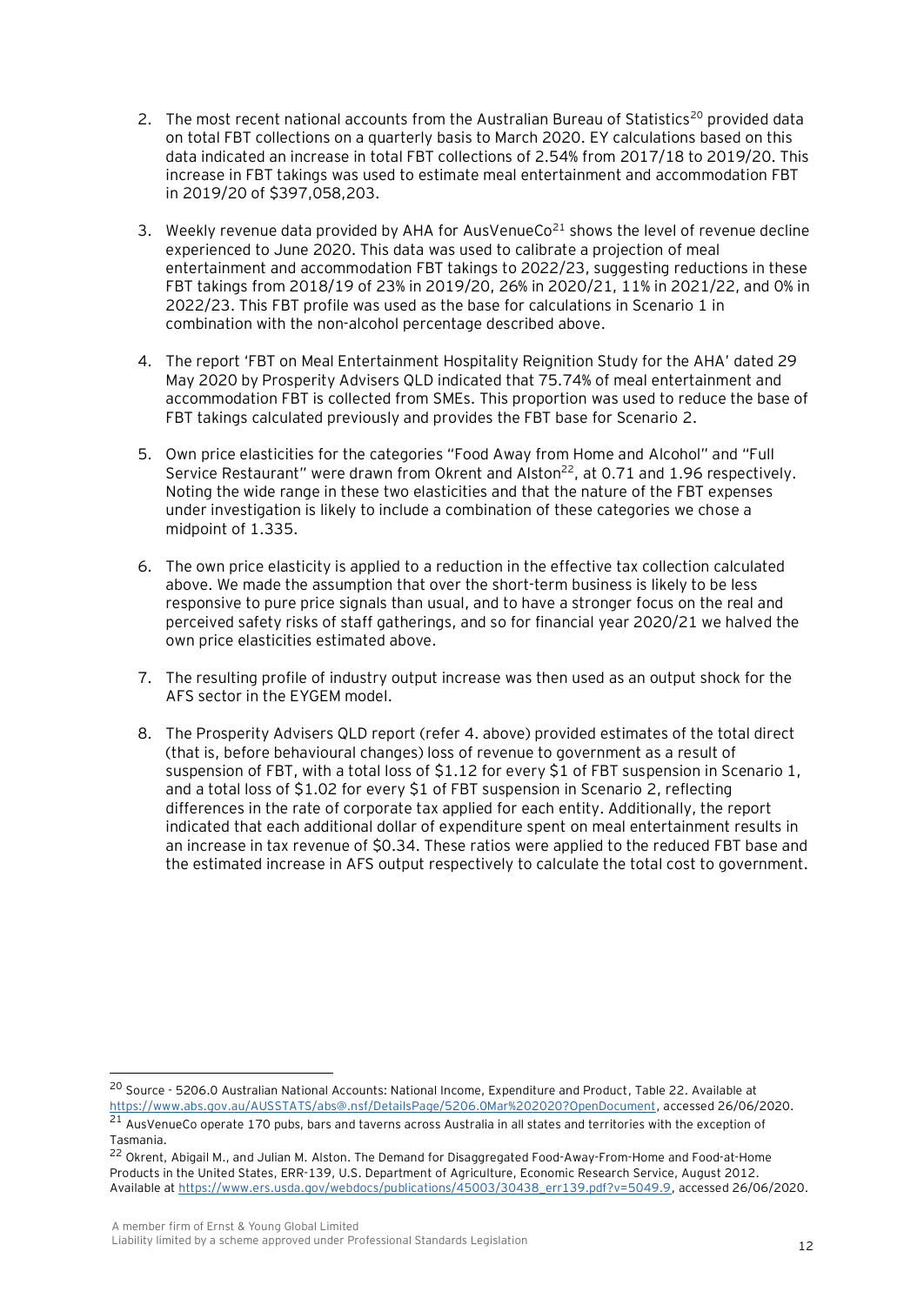# **Appendix C The EYGEM Model**

Economic impact analysis measures the net impact of changes on an economy. It is used to measure the net change in response to a given event (e.g. such as the loss of an activity, or increased expenditure in a particular sector). The key economic metrics are expressed in terms of changes to gross domestic product, employment and other macro-economic indicators.

The EYGEM model is a large scale, dynamic, multi-region, multi-commodity CGE model of the world economy. The EYGEM model enjoys significant flexibility both at the regional and sectoral level, including the capability to individually identify subregions of Australia, including (but not limited to) at the SA4 or the LGA level as separate economic regions. This capability to identify subnational regions is also readily extended to other international regions.

EYGEM draws on the global CGE modelling framework developed by the Global Trade Analysis Project (GTAP) based at Purdue University in the United States. Their model is described in Hertel (1997), with its antecedent being the Industry Commission's Salter model (Jomini et al 1991). The GTAP model was greatly enhanced by the Australian Bureau of Agriculture and Resource Economics (ABARE) to incorporate dynamic capabilities. The MEGABARE model (ABARE 1996) and its successor, the Global Trade and Environment Model (Pant 2002), were the fruits of ABARE's efforts.

Our model is implemented in modern data science frameworks, including Python and Pandas, and has a user-friendly Excel interface. Our frameworks are specifically designed to improve auditing a paper trail in modelling exercises, reduce the risk of modelling error, and allow for (for example) systematic sensitivity analysis.

### **Overview of the modelling framework**

EYGEM is based on a substantial body of accepted microeconomic theory. Key assumptions underpinning the model are:

- The model contains a 'regional consumer' that receives all income from factor payments (labour, capital, land and natural resources), taxes and net foreign income from borrowing (lending).
- ► Income is allocated across household consumption, government consumption and savings so as to maximise a Cobb-Douglas utility function.
- ► Household consumption for composite goods is determined by minimising expenditure via a CDE (Constant Differences of Elasticities) expenditure function. For most regions, households can source consumption goods only from domestic and imported sources. In the Australian regions, households can also source goods from interstate. In all cases, the choice of commodities by source is determined by a CRESH (Constant Ratios of Elasticities Substitution, Homothetic) utility function.
- ► Government consumption for composite goods, and goods from different sources (domestic, imported and interstate), is determined by maximising utility via a Cobb-Douglas utility function.
- ► All savings generated in each region are used to purchase bonds whose price movements reflect movements in the price of creating capital.
- ► Producers supply goods by combining aggregate intermediate inputs and primary factors in fixed proportions (the Leontief assumption). Composite intermediate inputs are also combined in fixed proportions, whereas individual primary factors are combined using a CES production function.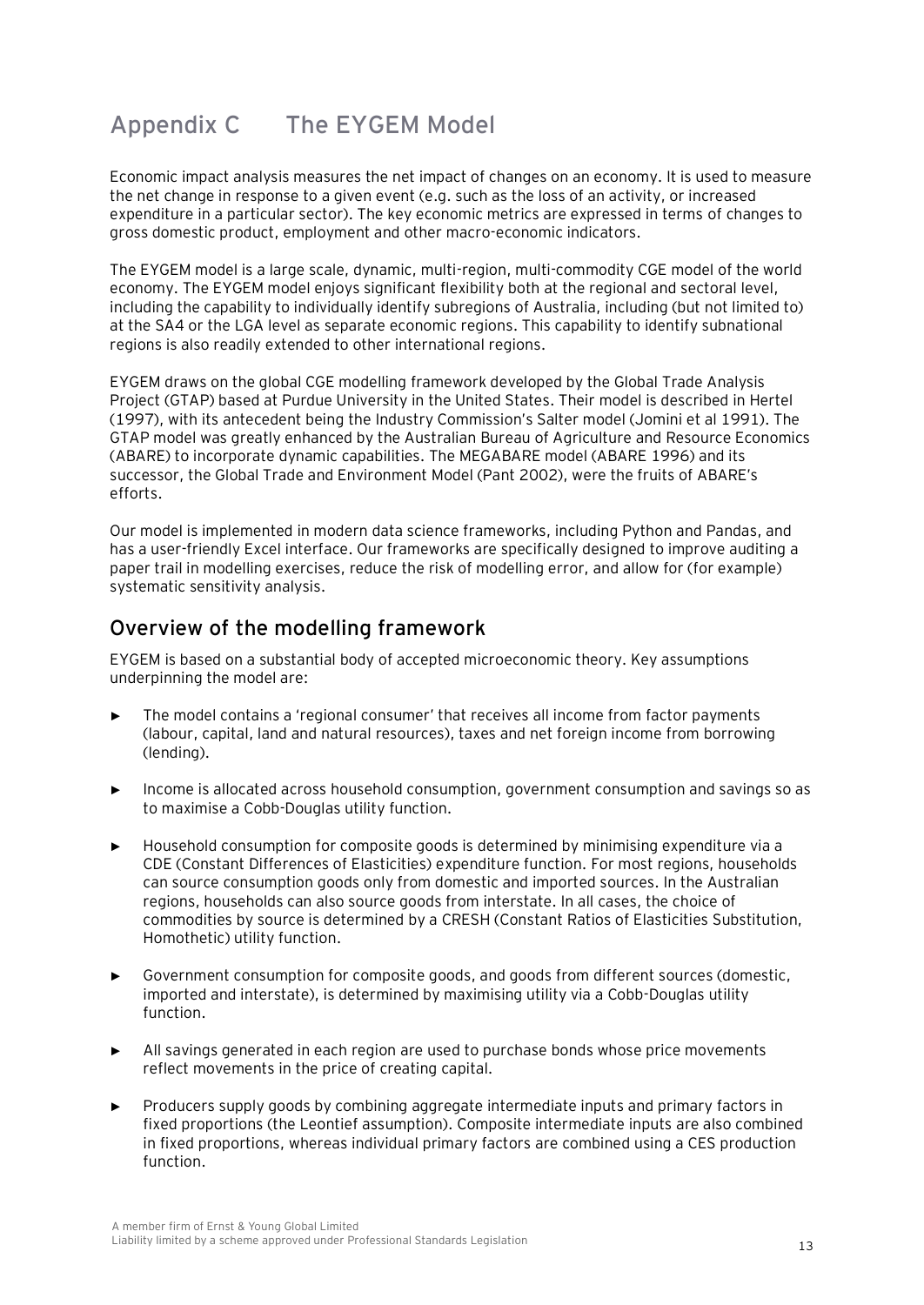- ► Producers are cost minimisers, and in doing so choose between domestic, imported and interstate intermediate inputs via a CRESH production function.
- The supply of labour is positively influenced by movements in the real wage rate governed by an elasticity of supply. This is most often assumed to be 0.15 for central case scenarios, and 0.3 for high side scenarios, depending on the employment market conditions for the region under consideration.
- ► Investment takes place in a global market and allows for different regions to have different rates of return that reflect different risk profiles and policy impediments to investment. A global investor ranks countries as investment destinations based on two factors: global investment and rates of return in a given region compared with global rates of return.
- Once aggregate investment is determined in each region, the regional investor constructs capital goods by combining composite investment goods in fixed proportions, and minimises costs by choosing between domestic, imported and interstate sources for these goods via a CRESH production function.
- Prices are determined via market-clearing conditions that require sectoral output (supply) to equal the amount sold (demand) to final users (households and government), intermediate users (firms and investors), foreigners (international exports), and other Australian regions (interstate exports).
- ► For internationally-traded goods (imports and exports), the Armington assumption is applied whereby the same goods produced in different countries are treated as imperfect substitutes. But in relative terms imported goods from different regions are treated as closer substitutes than domestically-produced goods and imported composites. Goods traded interstate within the Australian regions are assumed to be closer substitutes again.
- The model accounts for greenhouse gas emissions from fossil fuel combustion. Taxes can be applied to emissions, which are converted to good-specific sales taxes that impact on demand. Emission quotas can be set by region and these can be traded, at a value equal to the carbon tax avoided, where a region's emissions fall below or exceed their quota.

## **Dynamics of EYGEM**

EYGEM is a recursive dynamic model that solves year-on-year over a specified timeframe. This has two main advantages. First, dynamics allows a richer specification of the model in that issues such as debt accumulation (which facilitates the ability to model international capital flows) and labour market dynamics are able to be modelled in a more sophisticated manner. Second, scenario analysis using a model such as EYGEM can be greatly enhanced by the ability to alter the baseline, or reference case, to account for key developments or uncertainties.

The model is then used to project the relationship between variables under different scenarios, or states, over a pre-defined period. This is illustrated in [Figure 1](#page-23-0), where a reference case or 'baseline' forms the basis of the analysis undertaken using EYGEM. The model is solved year-by-year from time 0 which reflects the base year of the model (2020) to a predetermined end year (in this case 2050).

The 'Variable' represented in the figure could be one of the hundreds or thousands represented in the model ranging from macroeconomic indicators such as real GDP to sectoral variables such as the exports of iron and steel from Australia. In the figure, the percentage changed in the variables have been converted to an index (= 1.0 in 2020) and is projected to increase by 2050.

Set against this baseline is, i[n Figure 1](#page-23-0), a 'Policy' scenario. This scenario represents the impacts of a policy change or different assumptions about economic development that results in a new projection of the path of the variable over the simulation time period. The impacts of the policy/assumption change are reflected in the differences in the variable at time T. It is important to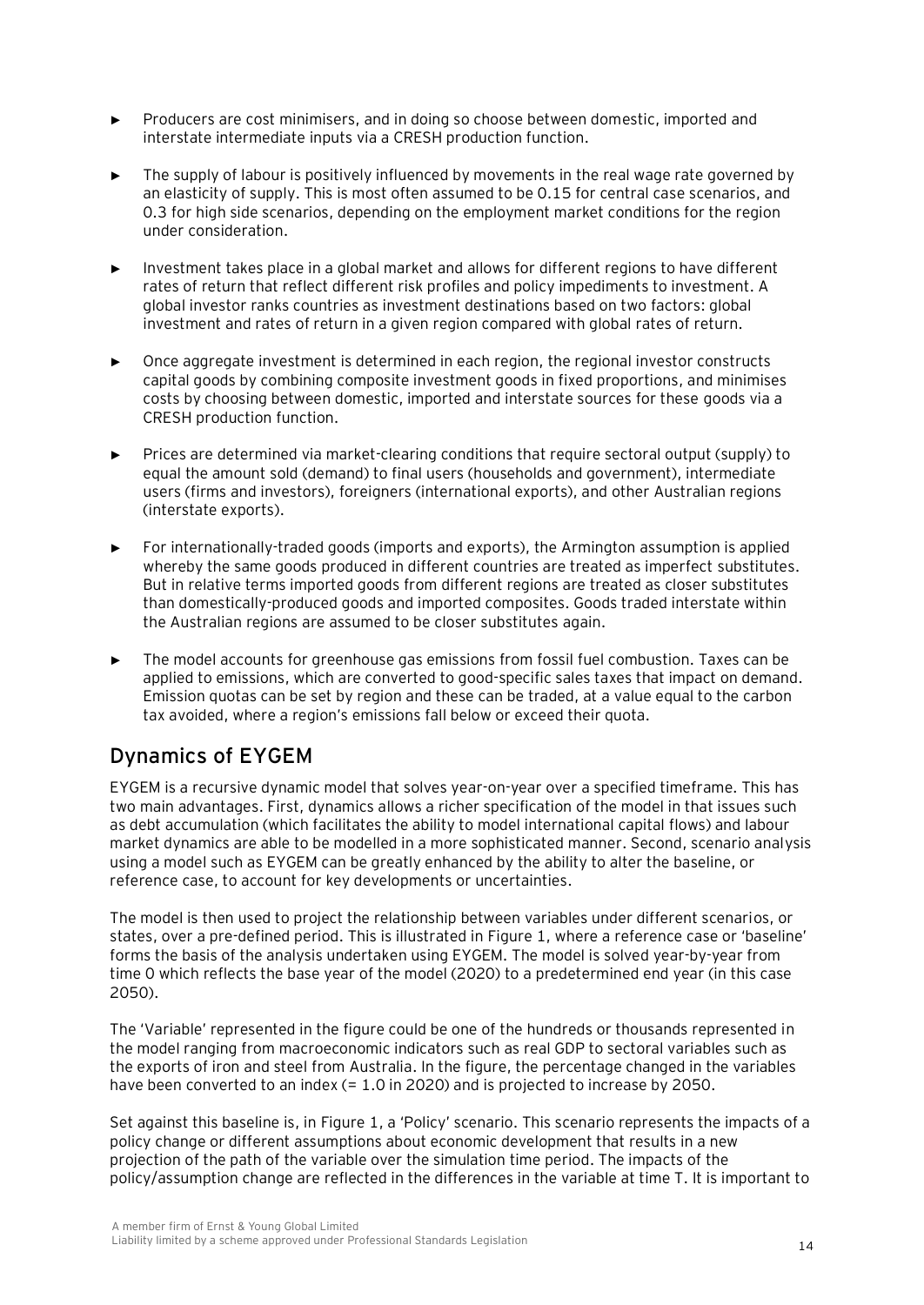#### note that the differences between the baseline and policy scenario are tracked over the entire timeframe of the simulation.

<span id="page-23-0"></span>**Figure 1: Dynamic simulation using EYGEM**



### **Detailed interdependencies**

The model is underpinned by a detailed, global database. The model's database is 'benchmarked' or 'calibrated' so that initial equilibrium solution exists that replicates actual sectoral production, consumption, trade and factor usage. It contains 141 regions and 64 sectors for a base year of 2007, and is the benchmark dataset for applied, global general equilibrium modelling. This database produced by the Global Trade Analysis Project (GTAP) at Purdue University is the most detailed and comprehensive database of its type in the world. Used by some 700 researchers globally, the database is a truly international, collaborative research effort that is fully documented and transparent.

The EYGEM model is primarily based on input-output or social accounting matrices, as a means of describing how economies are linked through production, consumption, trade and investment flows. For example, the model considers:

- direct linkages between industries and countries through purchases and sales of each other's goods and services; and
- indirect linkages through mechanisms such as the collective competition for available resources, such as labour, that operates in an economy-wide or global context.